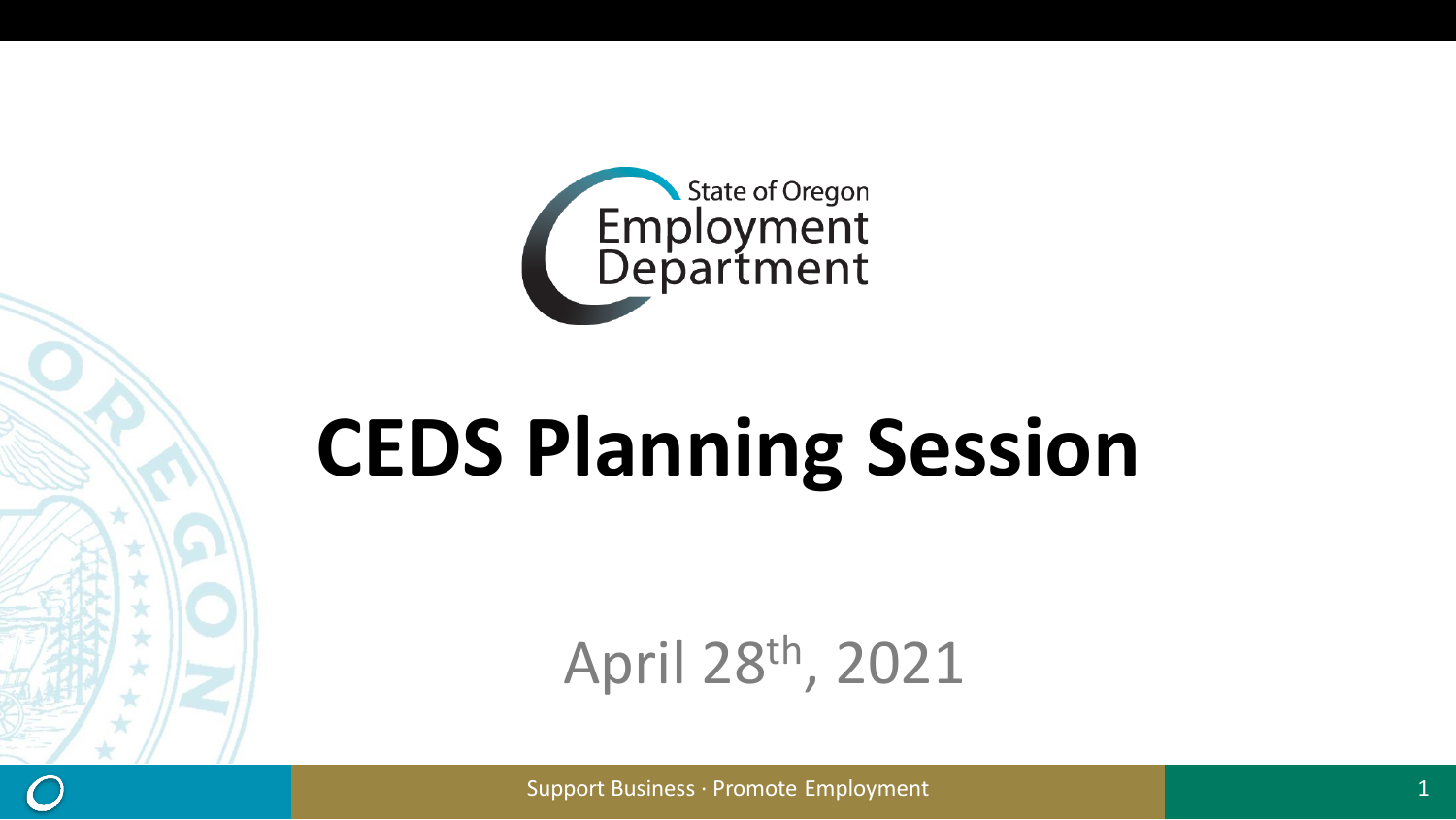#### **Oregon lost 286,000 nonfarm payroll jobs (-14.5%) in March and April 2020**



In the Great Recession, Oregon lost roughly **150,000 jobs on net over the course of a couple of years.**

In the COVID-19 recession the North Coast, Hood River, and Jefferson counties took the largest initial job losses (more than 15%).

*Sources: Oregon Employment Department*

**-26.6% to -15.0% -14.9% to -10.0% -5.0% to -9.9% 0% to -4.9%**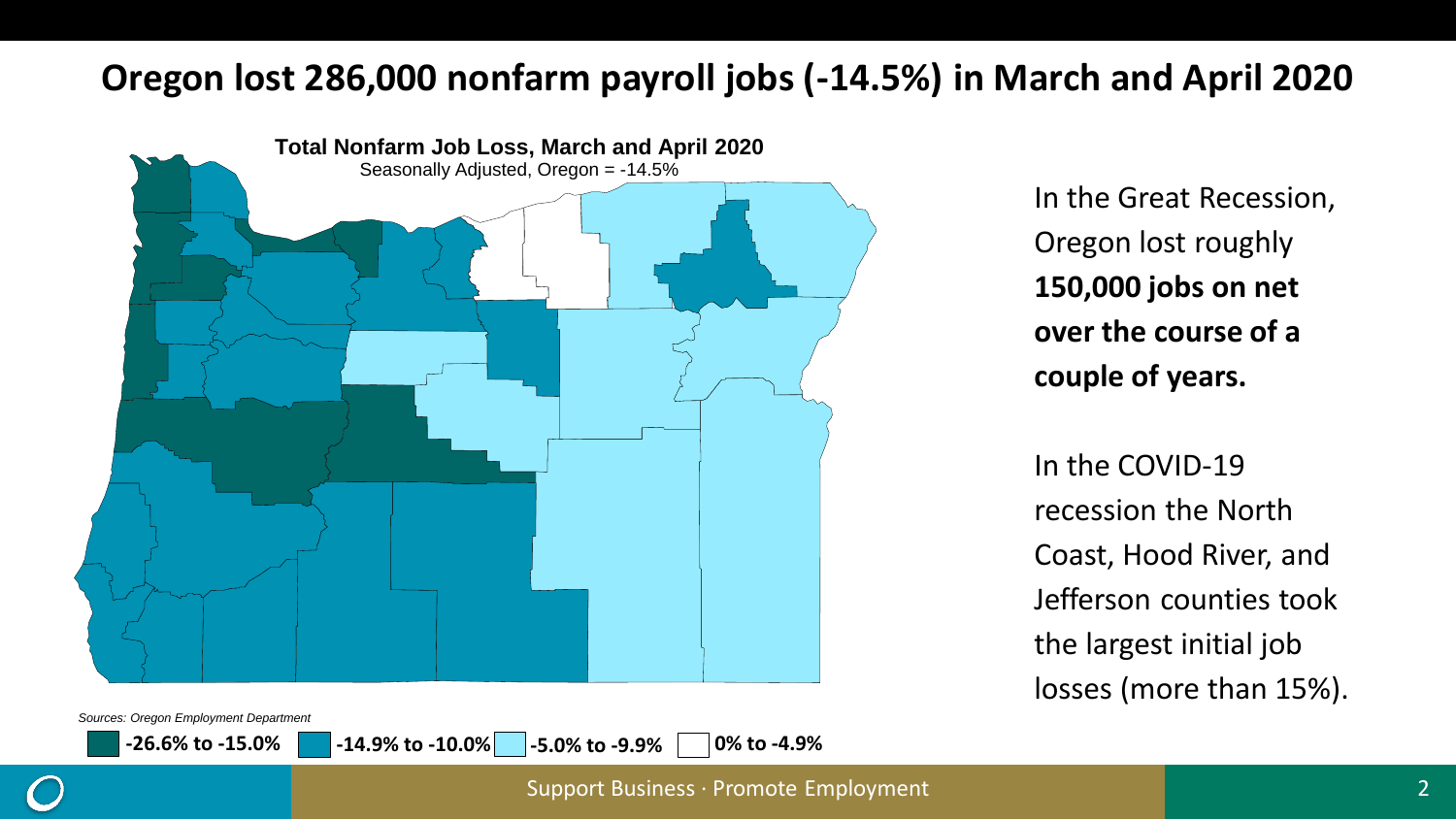

The jobs recovery is underway, but far from complete.

A comparison of job losses and recovery to date shows the depth of short-term and now more long-lasting job losses in metropolitan and rural counties alike.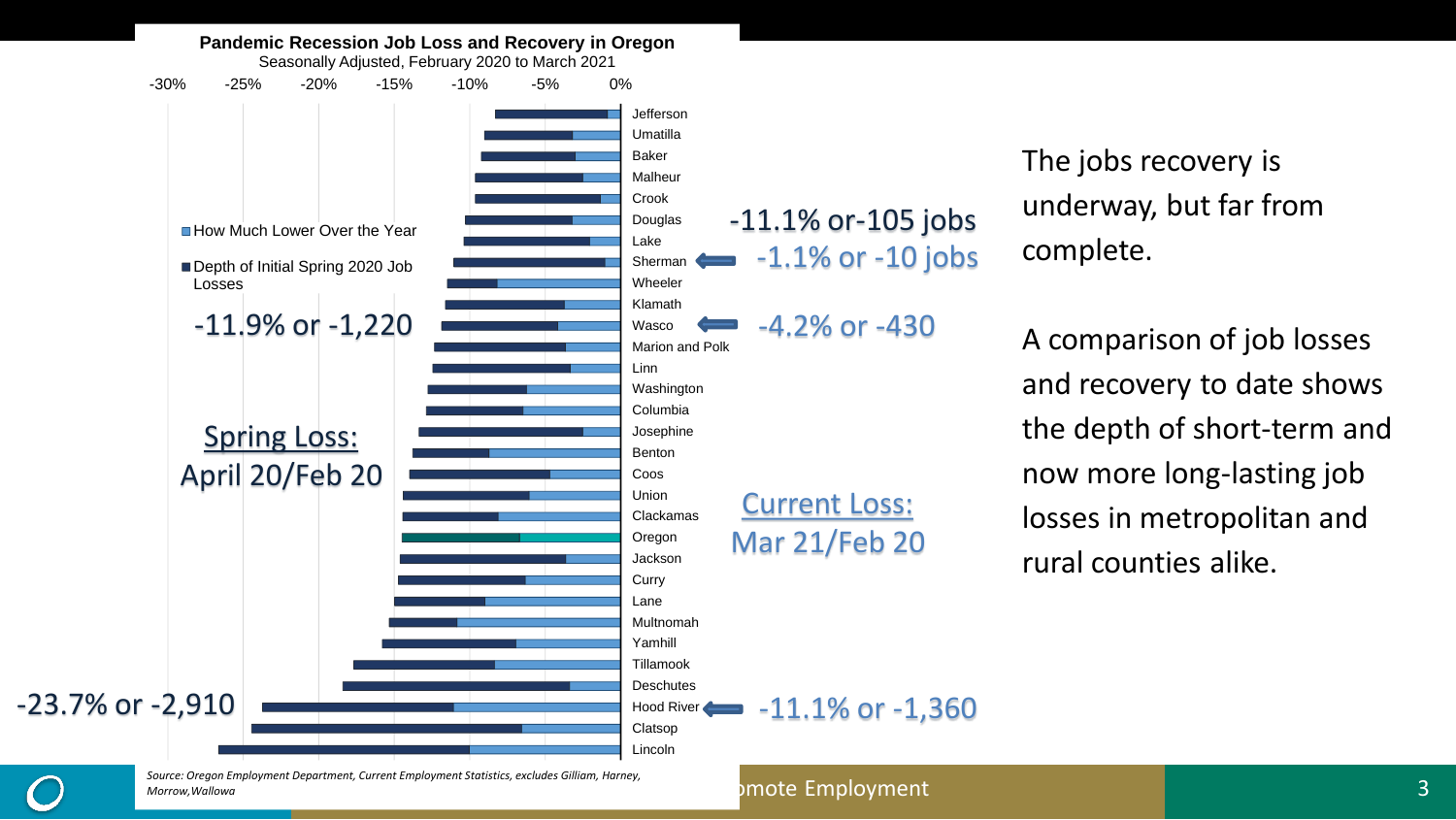### Hood River County: 5-Year Gain of 400 Jobs or 4%

**Hood River County Job Growth by Industry: 2015-2020**

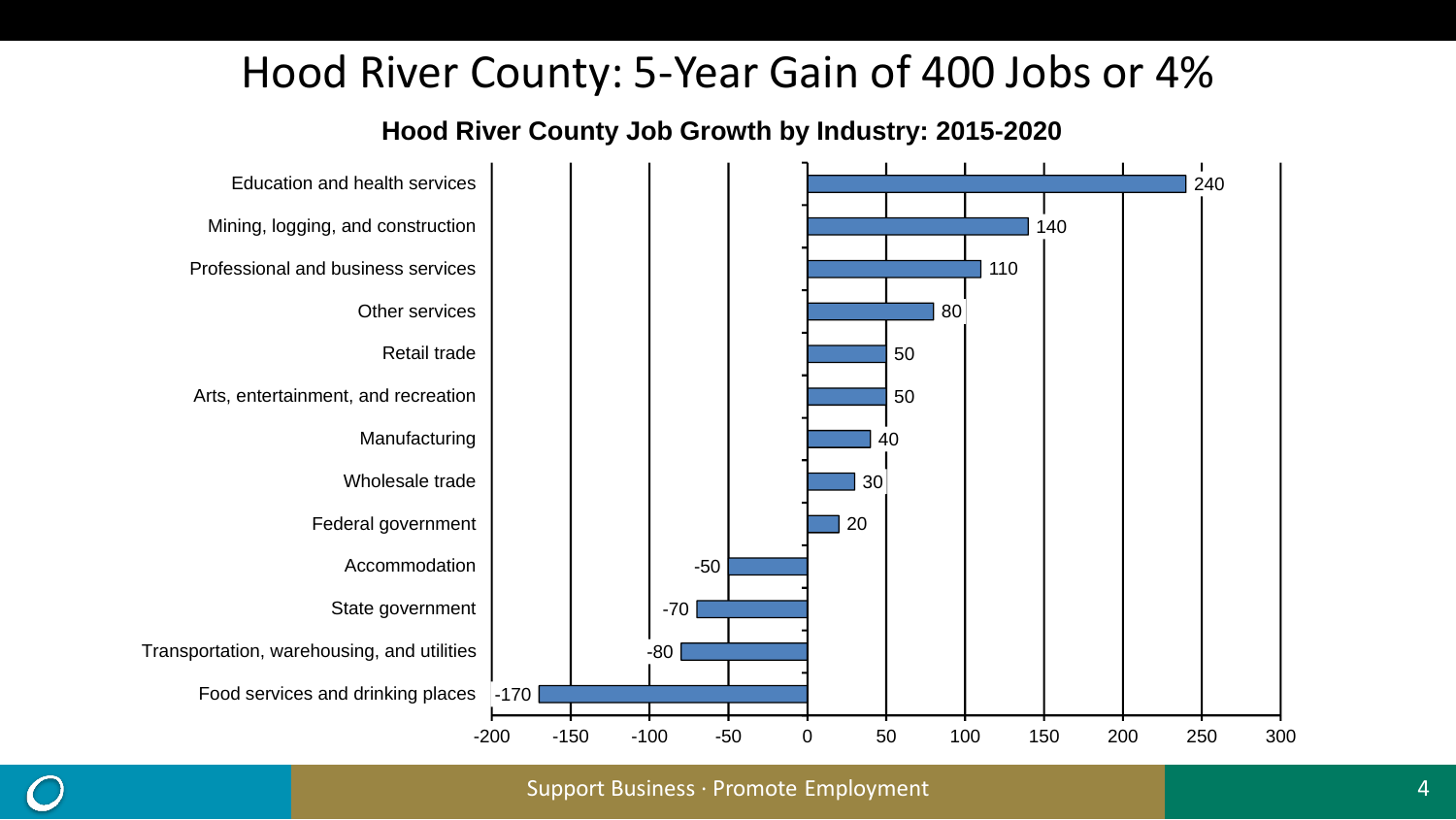### Hood River County: 1-Year Loss of 1,010 Jobs or 8% OTY

**Hood River County Job Losses by Industry: 2019-2020**

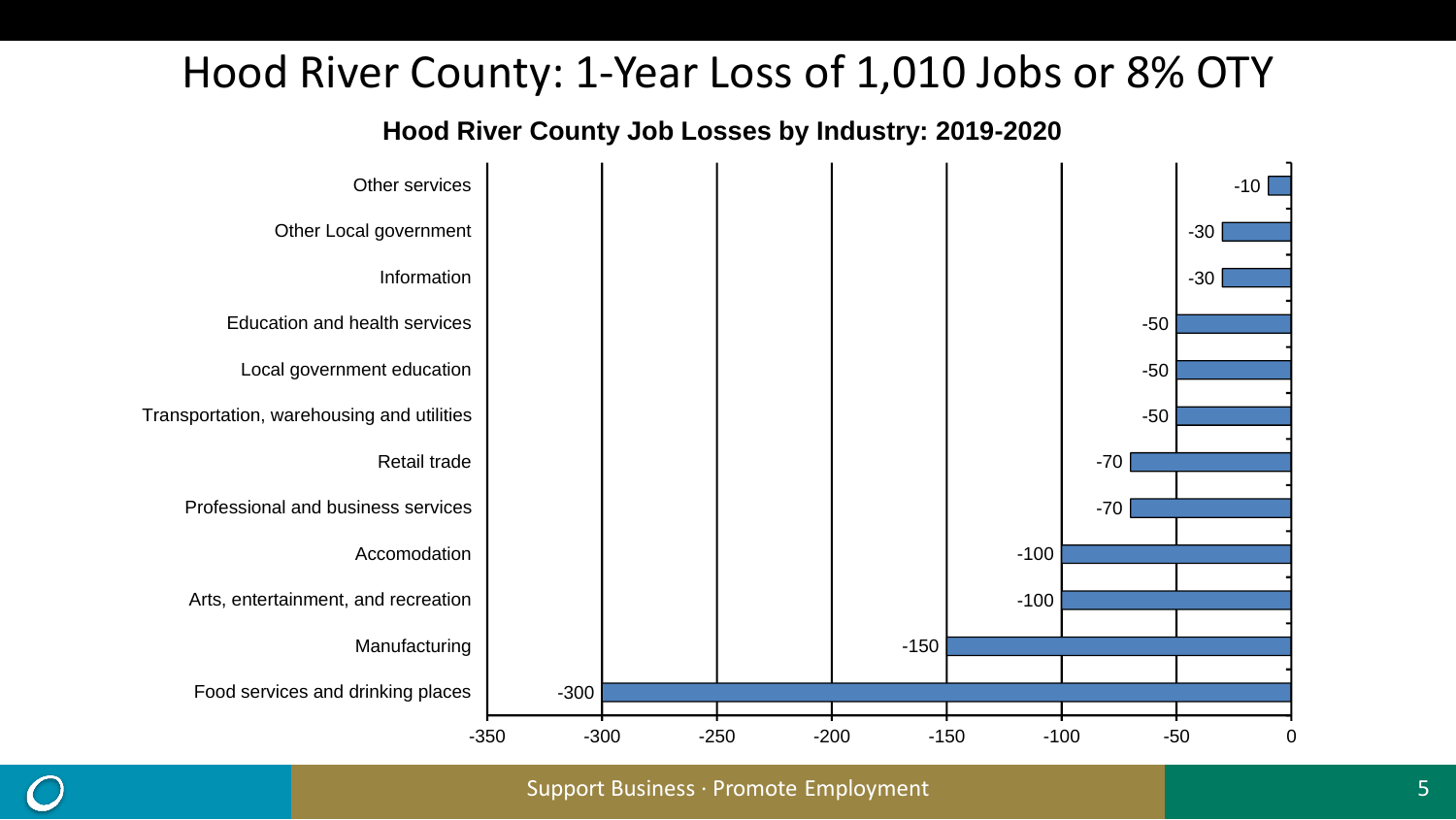### Hood River County: 4-Yr +1,410 & 1-Yr -1,010

**Hood River County Job Growth by Industry: 2015-2020**

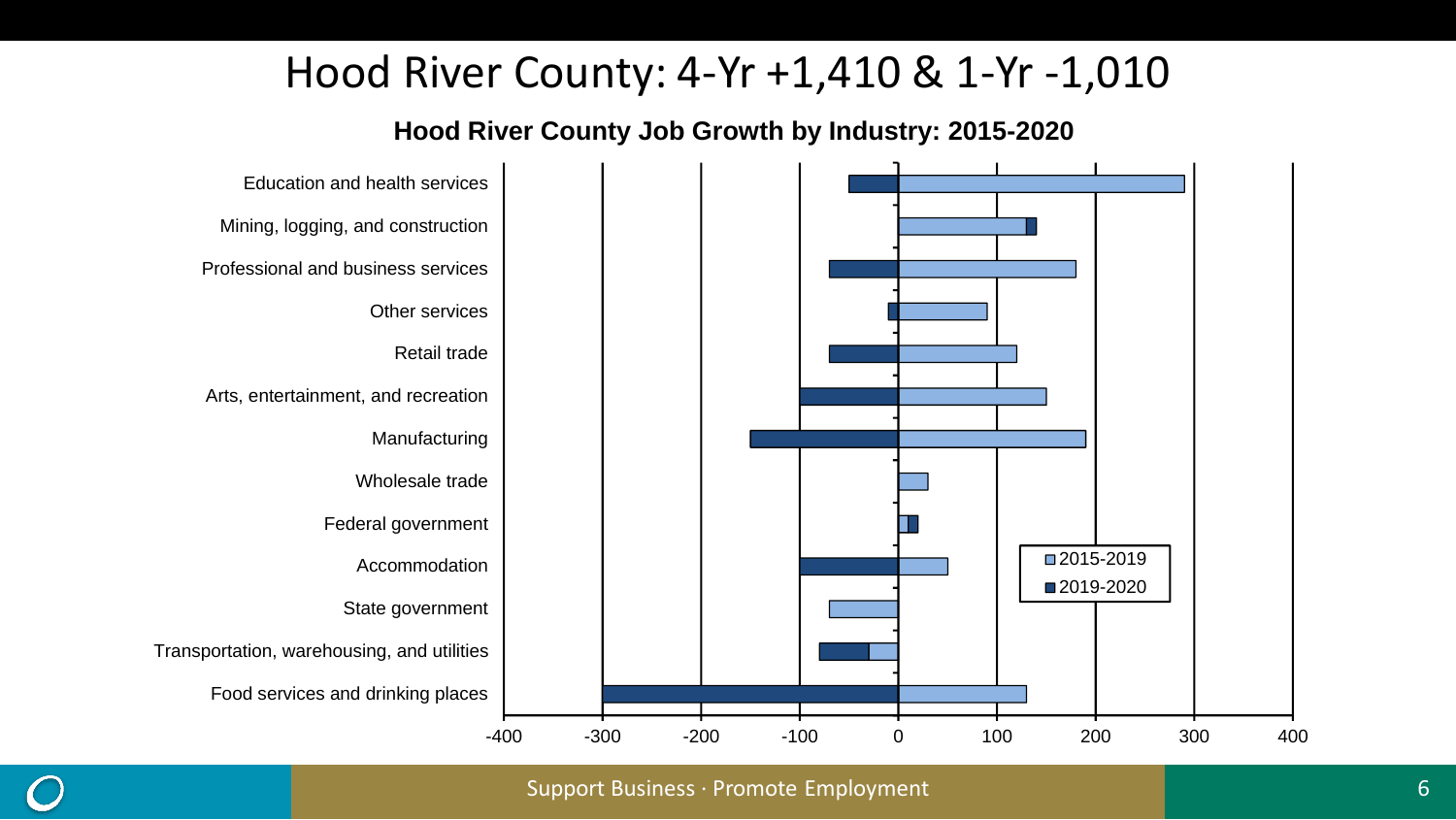### Hood River County: Loss of 910 Jobs or -8.1% OTY March 2021

Hood River County Industry Over-The-Year Gains/Losses by Industry, March 2021

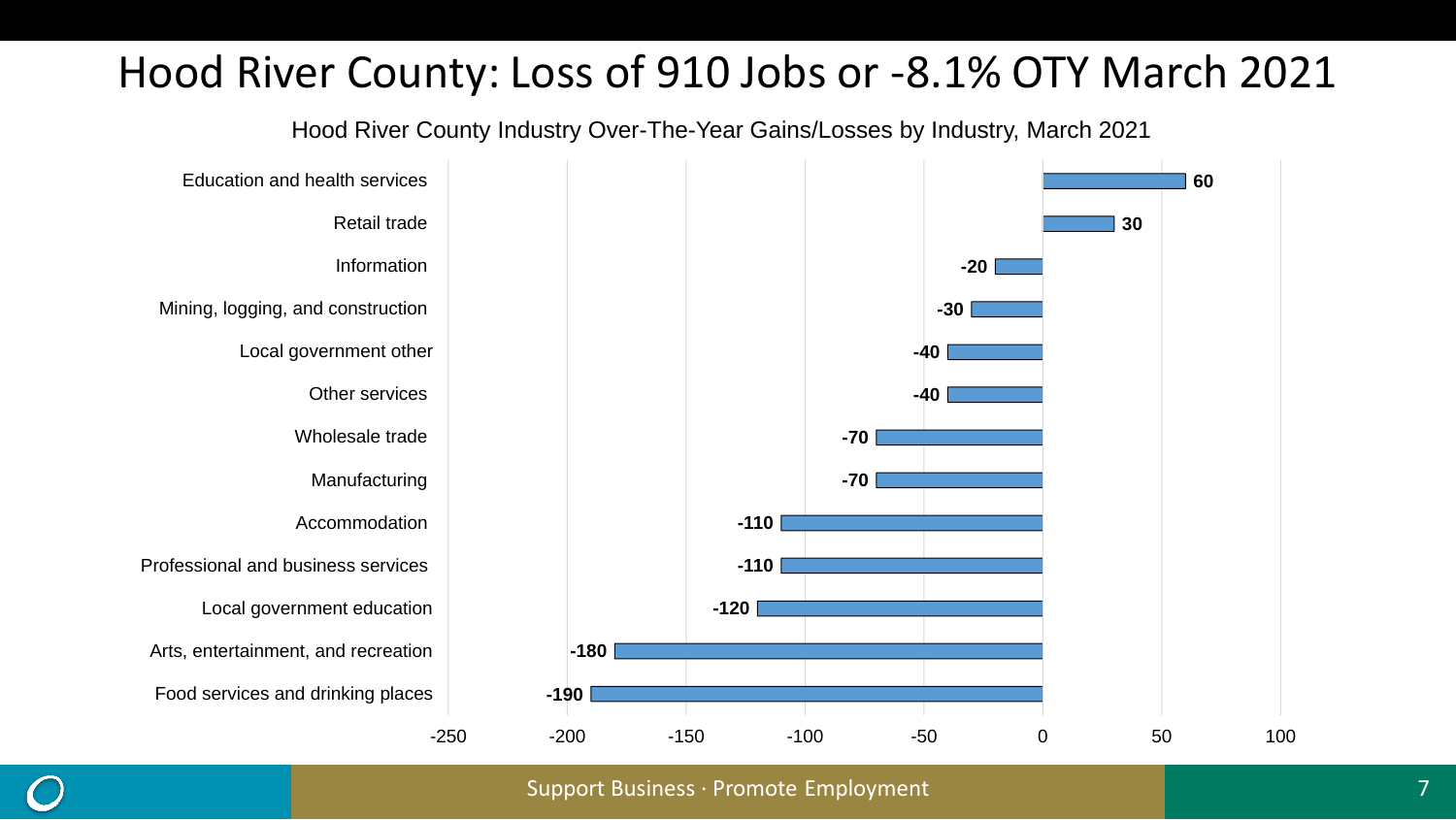#### Wasco County: 5-Year Loss of 330 Jobs or -3%

**Wasco County Job Growth by Industry: 2015-2020**

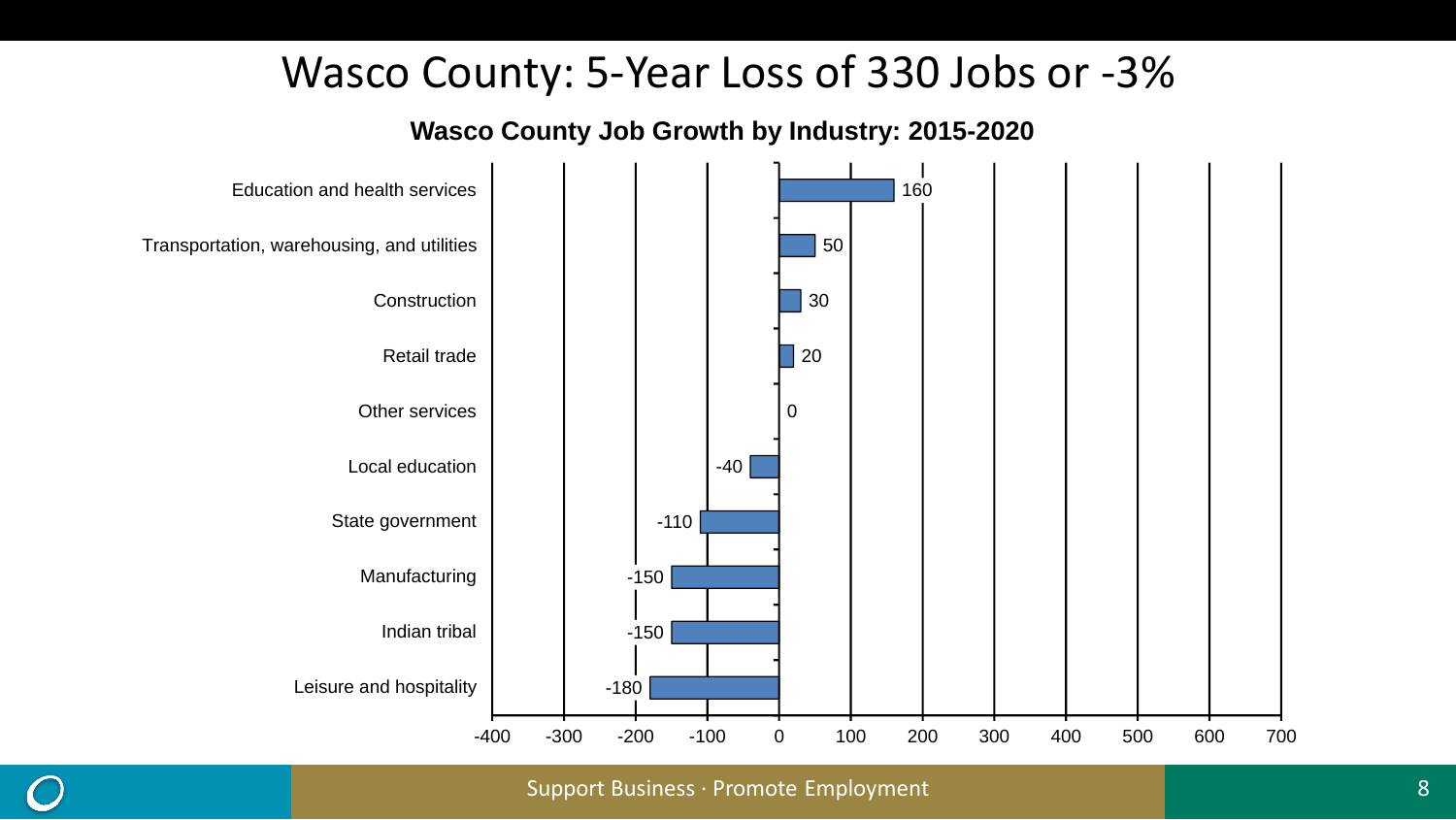#### Wasco County: 1-Year Loss of 550 Jobs or -5% OTY

**Wasco County Job Growth/Loss by Industry: 2019-2020**



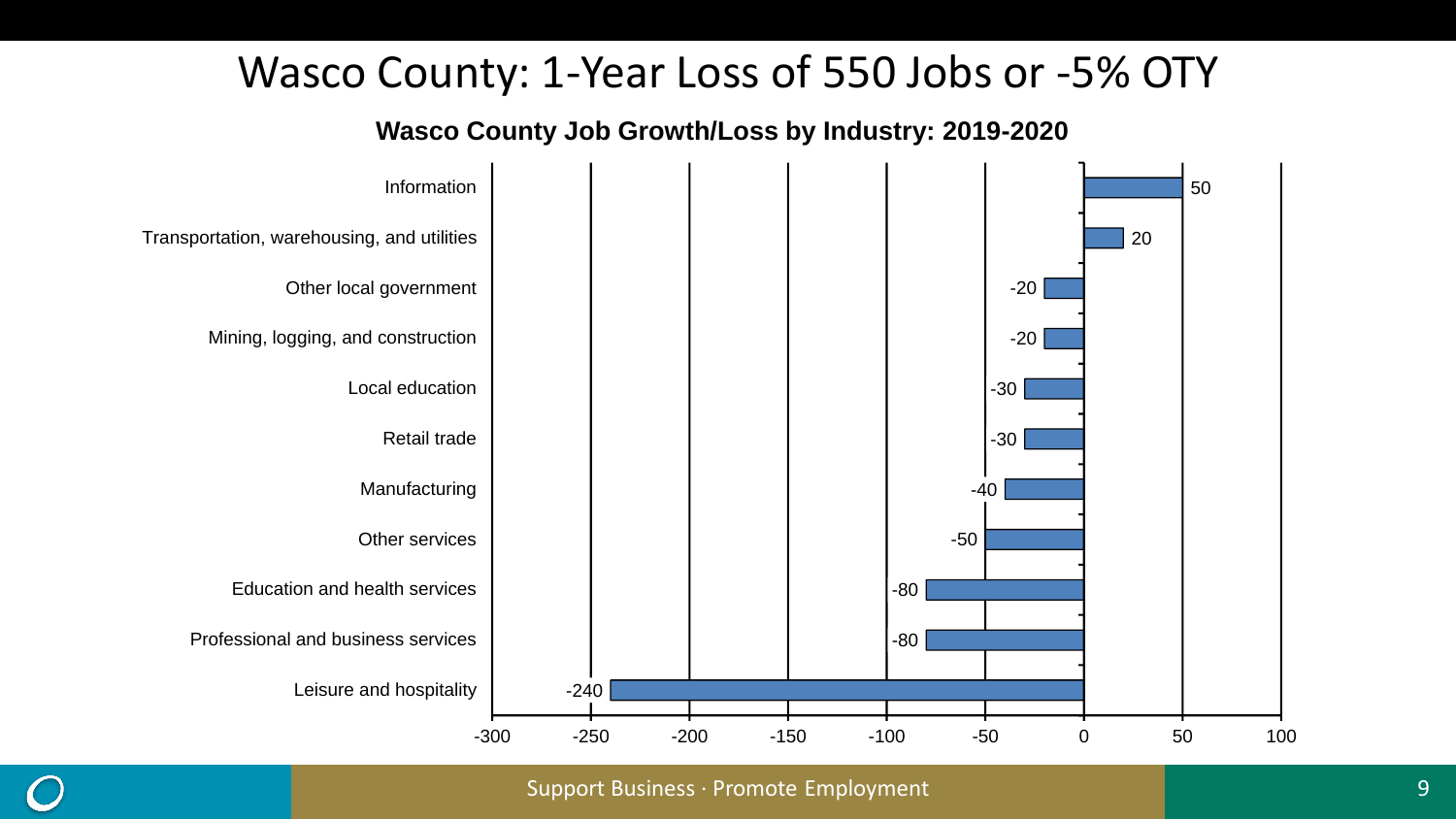#### Wasco County: 4-Yr +220 & 1-Yr -550

**Wasco County Job Growth/Loss by Industry: 2015-2020**

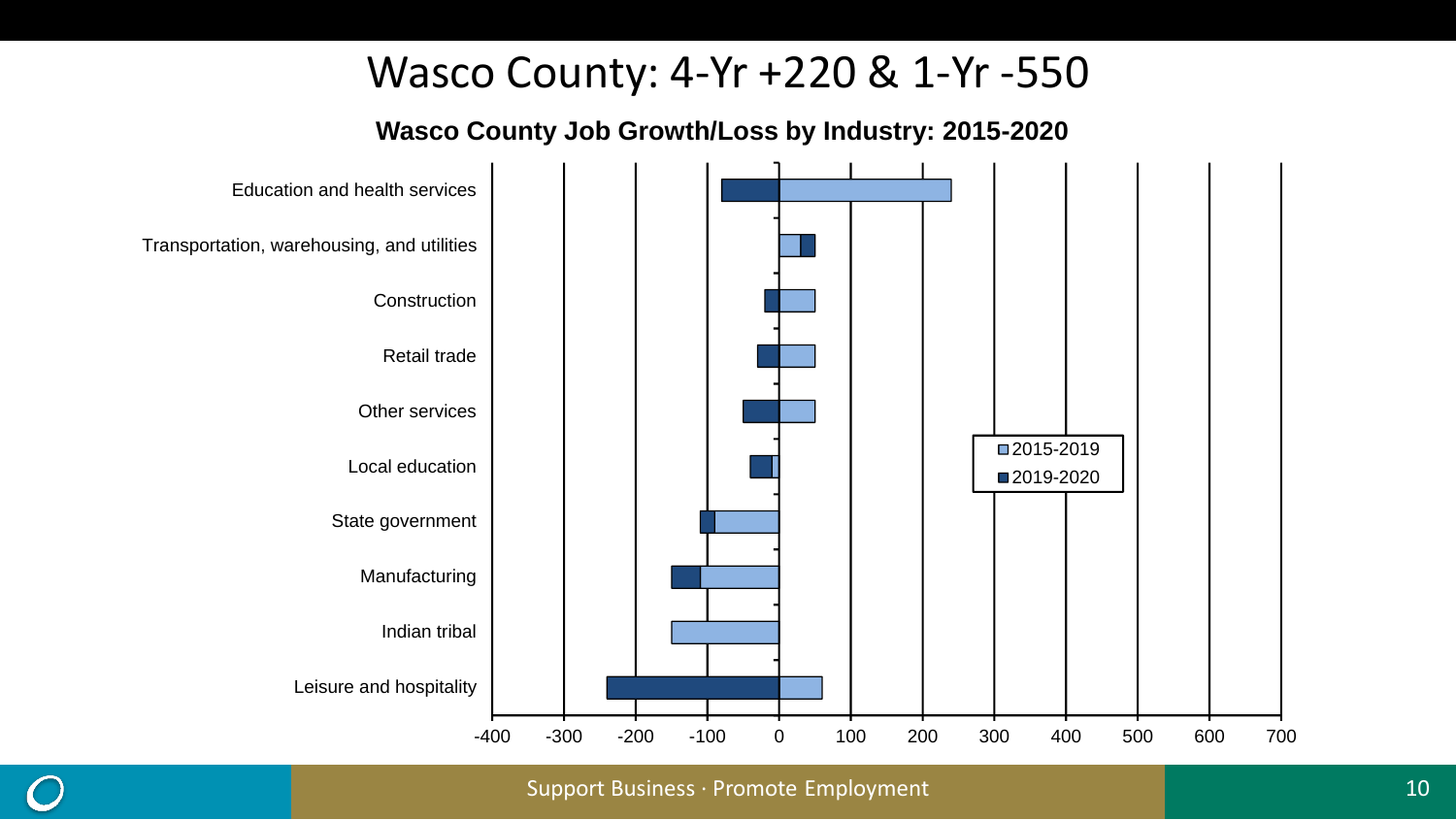### Wasco County: Loss of 330 Jobs or -3.4% OTY March 2021

Wasco County Industry Over-The-Year Gains/Losses by Industry, March 2021

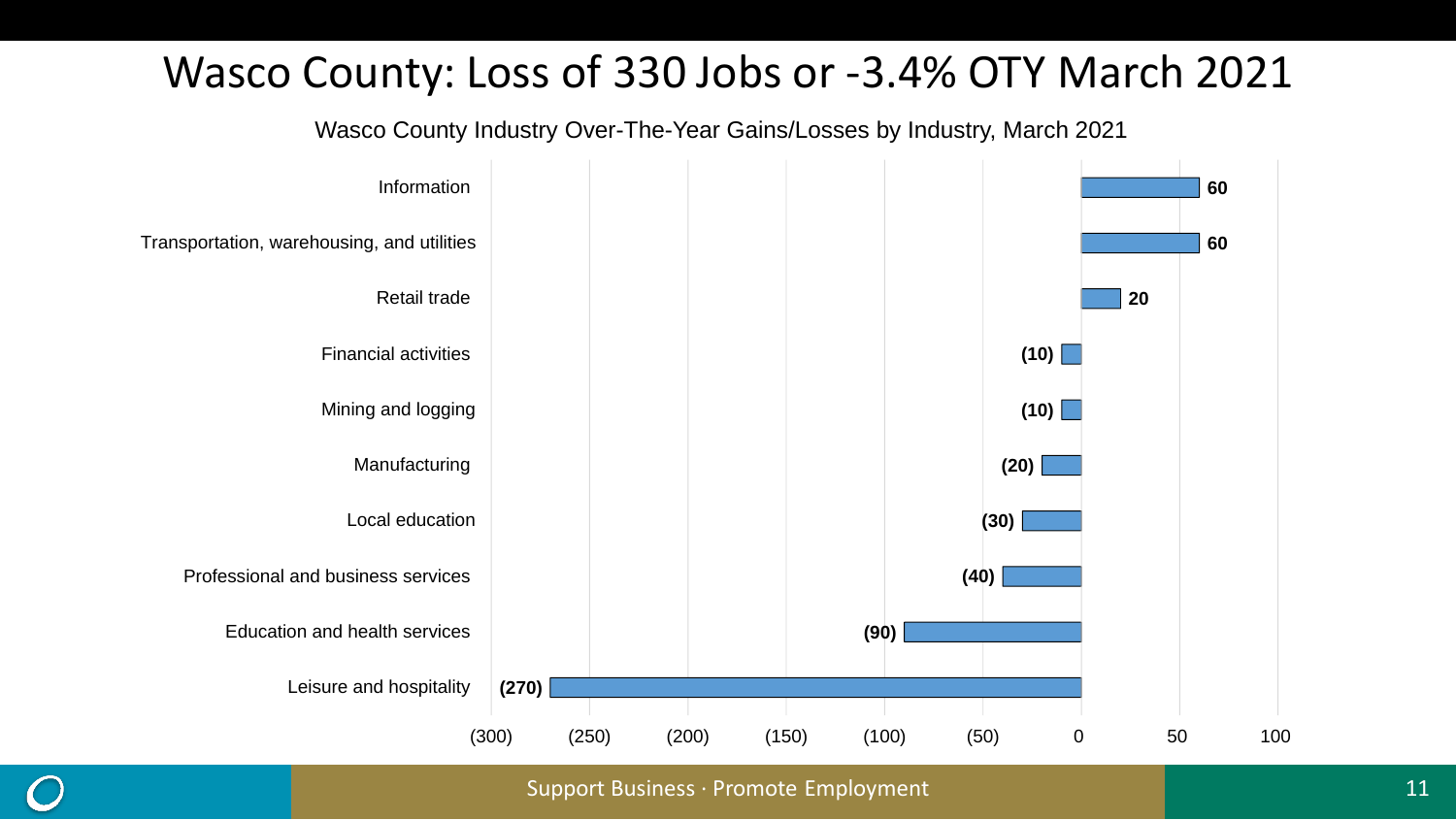#### Sherman County: 5-Year Gain of 90 Jobs or 11%

**Sherman County Job Growth by Industry: 2015-2020**

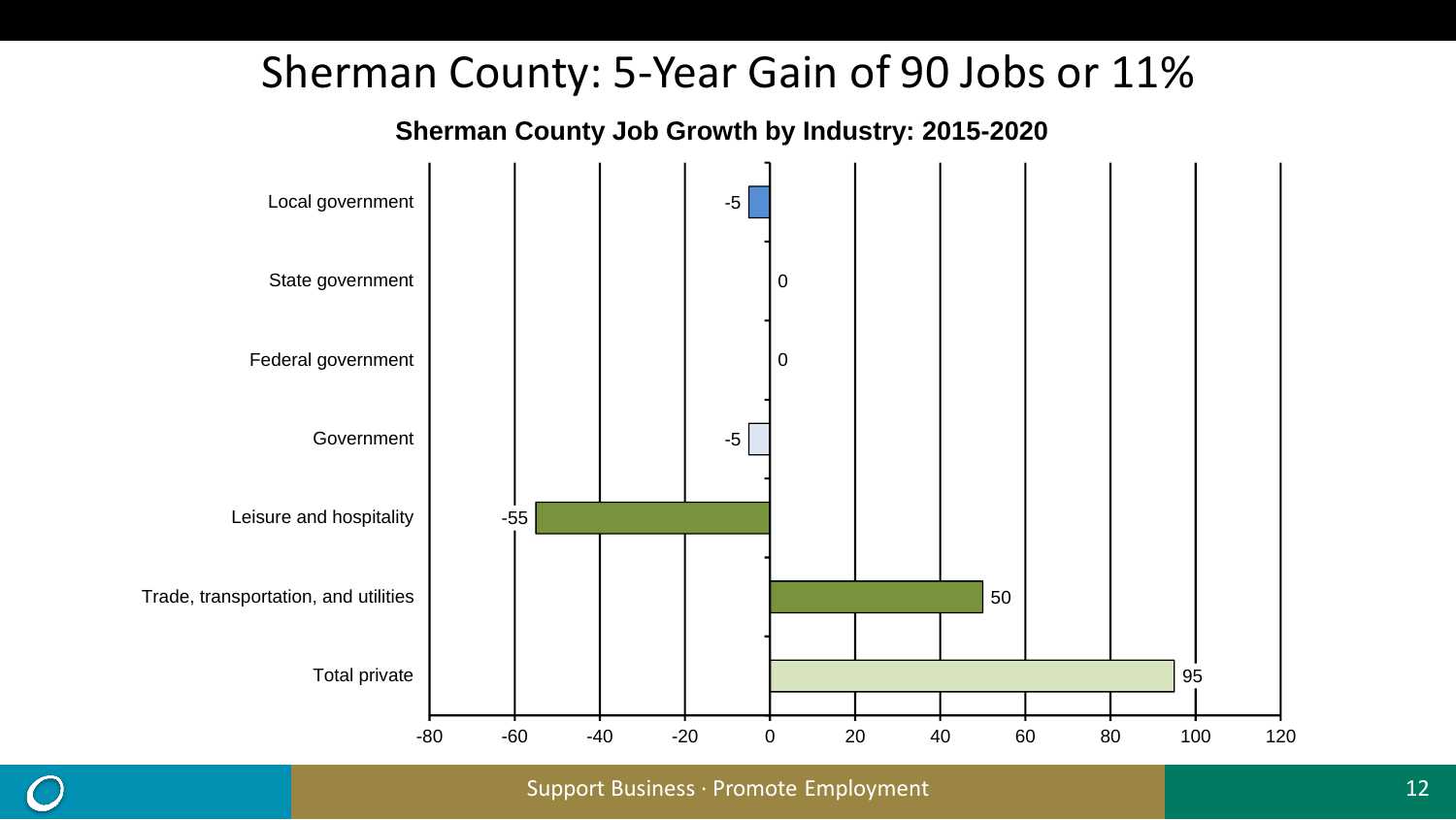### Sherman County: 1-Year Gain of 15 Jobs or 2% OTY

**Sherman County Job Growth by Industry: 2019-2020**



Support Business ∙ Promote Employment 13 and 13 and 13 and 13 and 13 and 13 and 13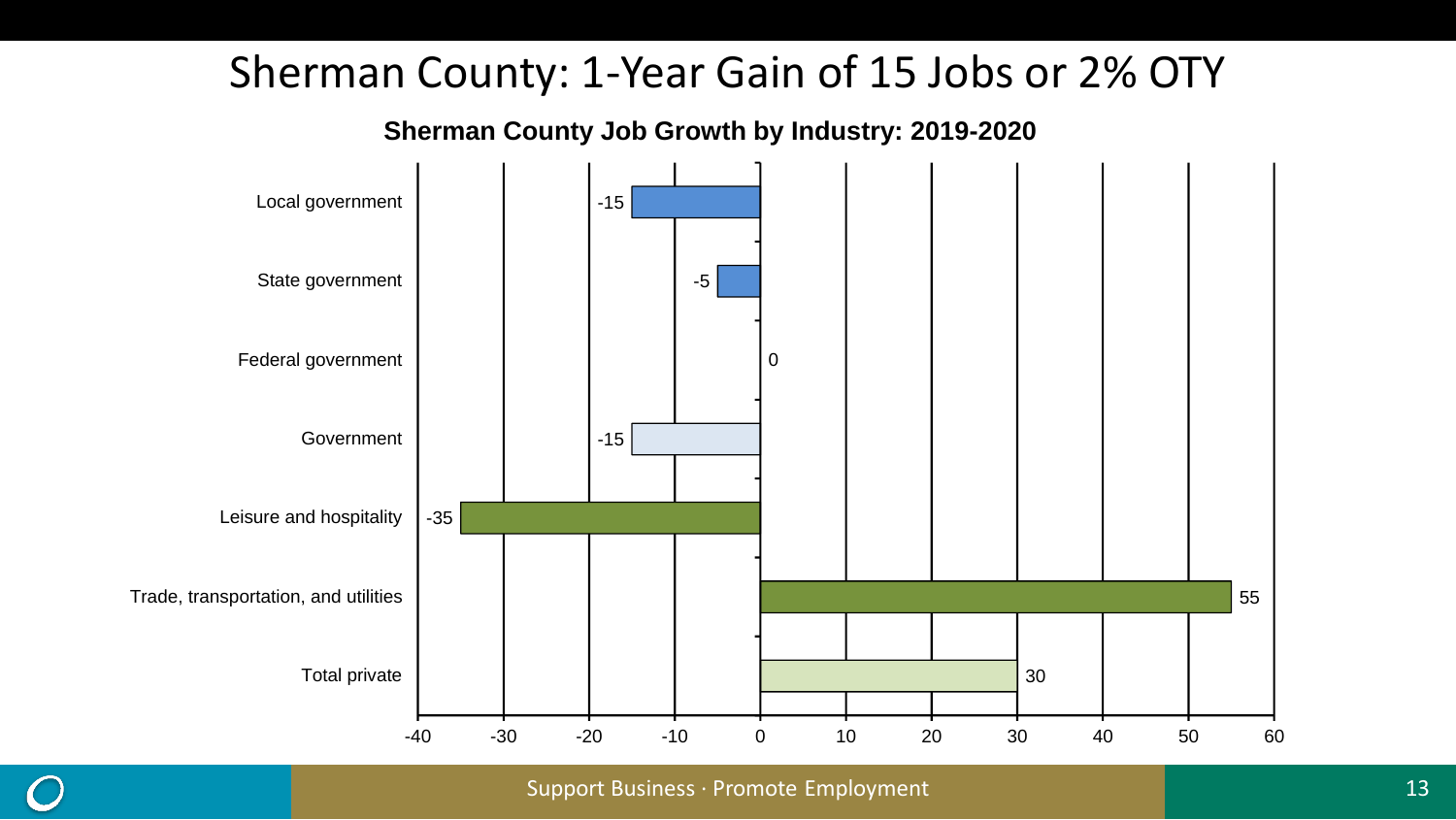### Sherman County: 4-Yr +75 & 1-Yr +15

**Sherman County Job Growth by Industry: 2015-2020**

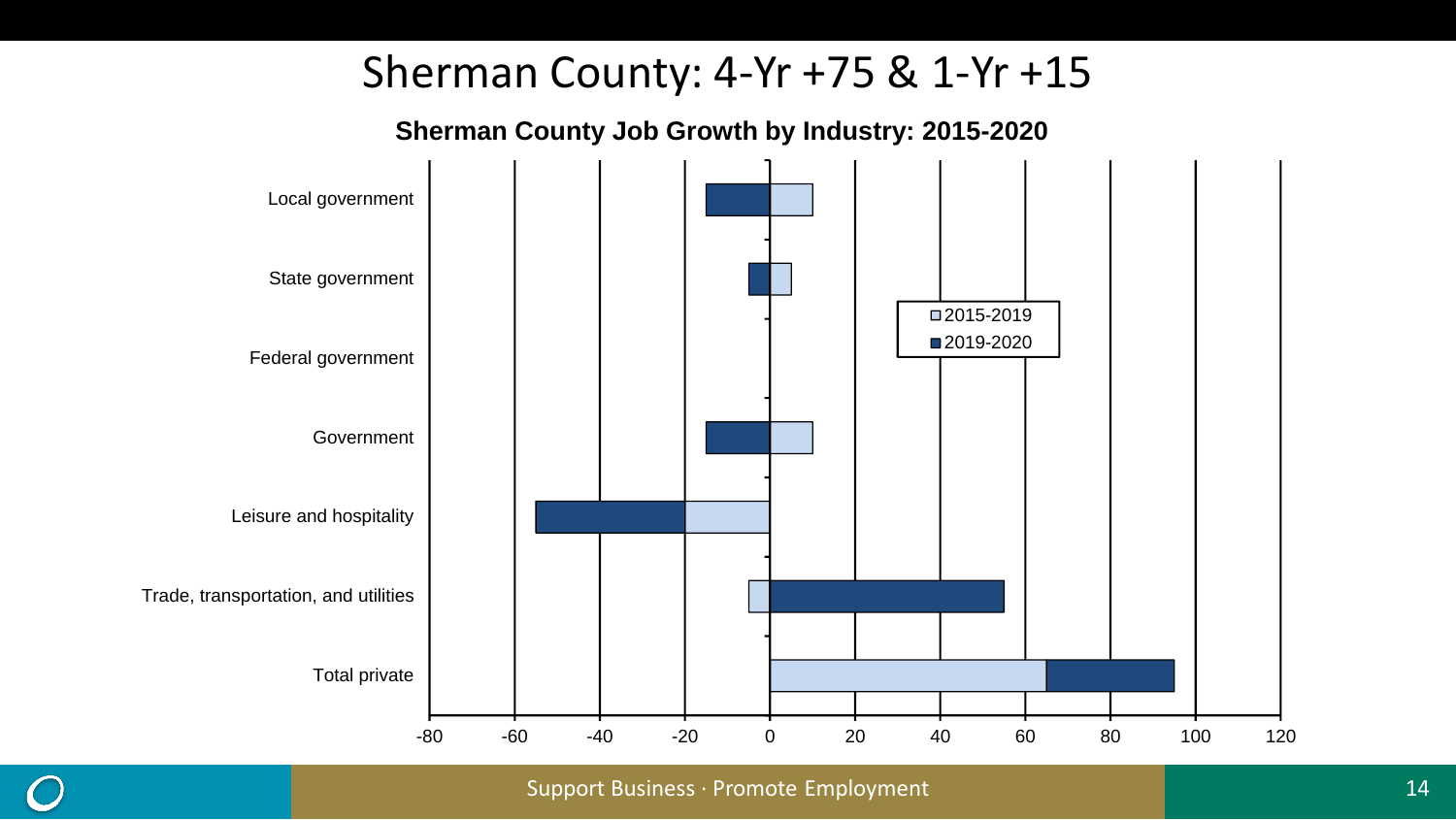### Sherman County: Loss of 30 Jobs or -3.3% OTY

**Sherman County Industry Over-The-Year Gains/Losses by Industry, March 2021** 

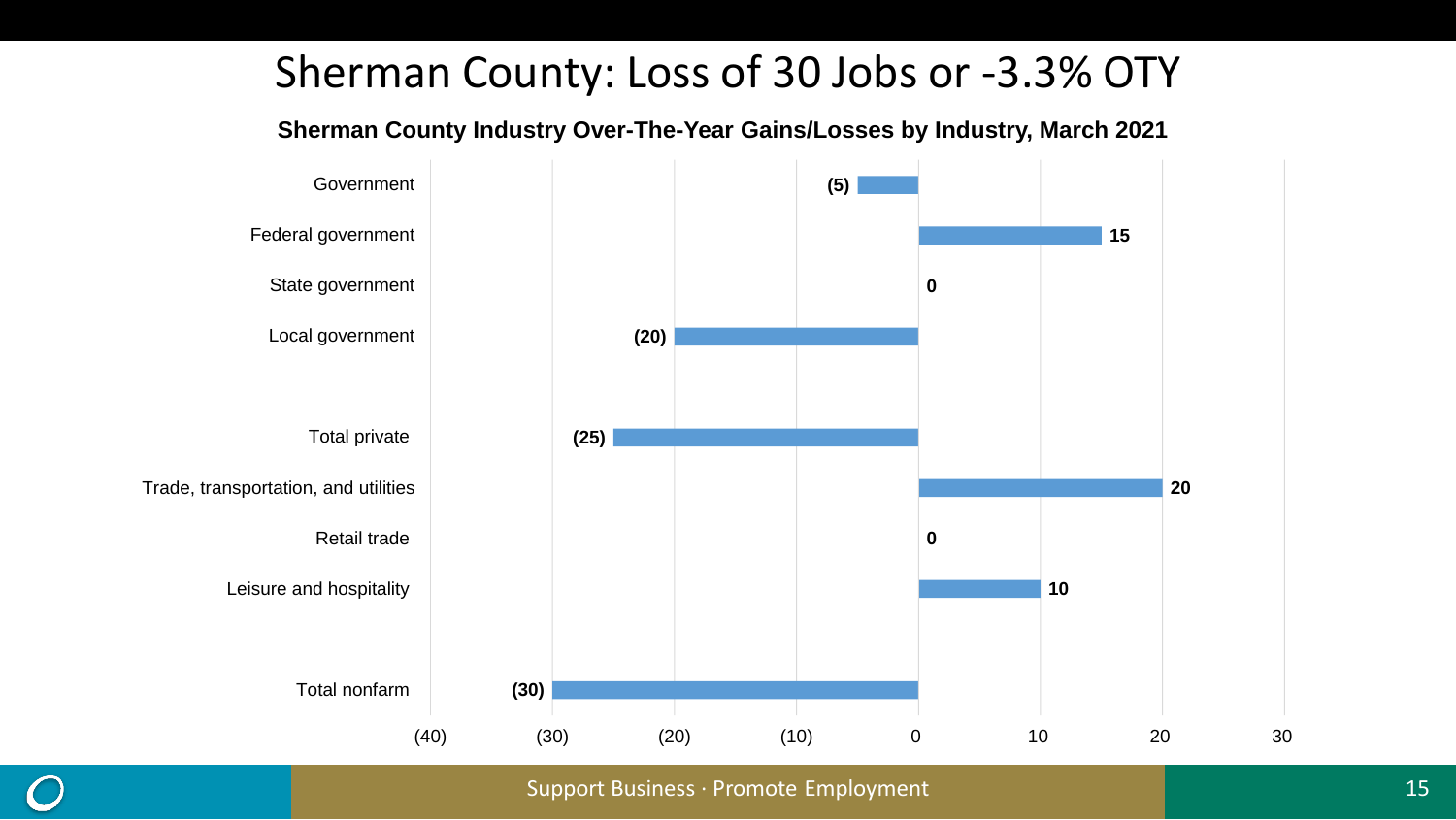### Population Growth By Year

#### **Population Growth Rates 2011-2020**



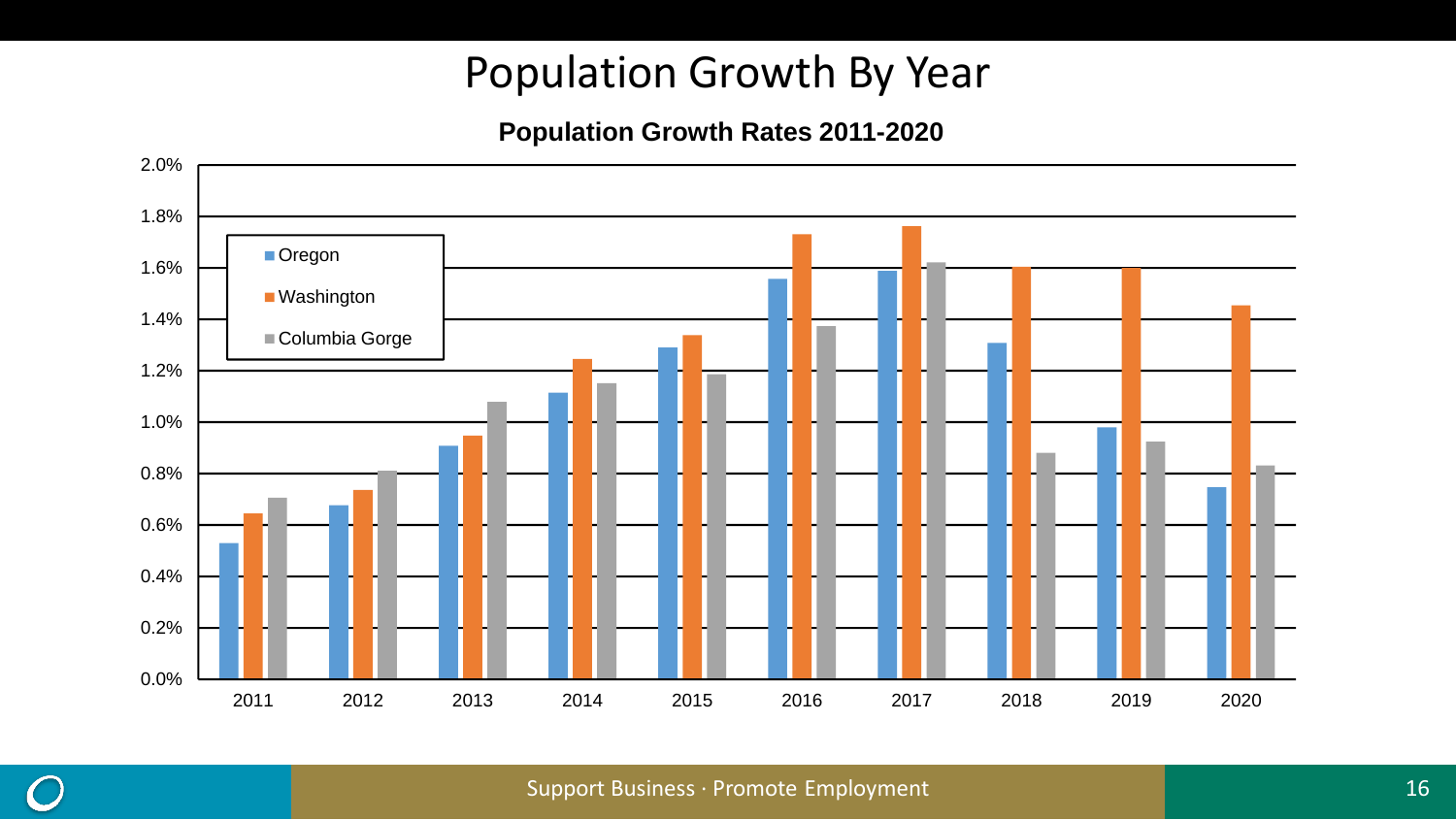### Population Growth by Period

#### **Population Growth Rates by Growth Period**



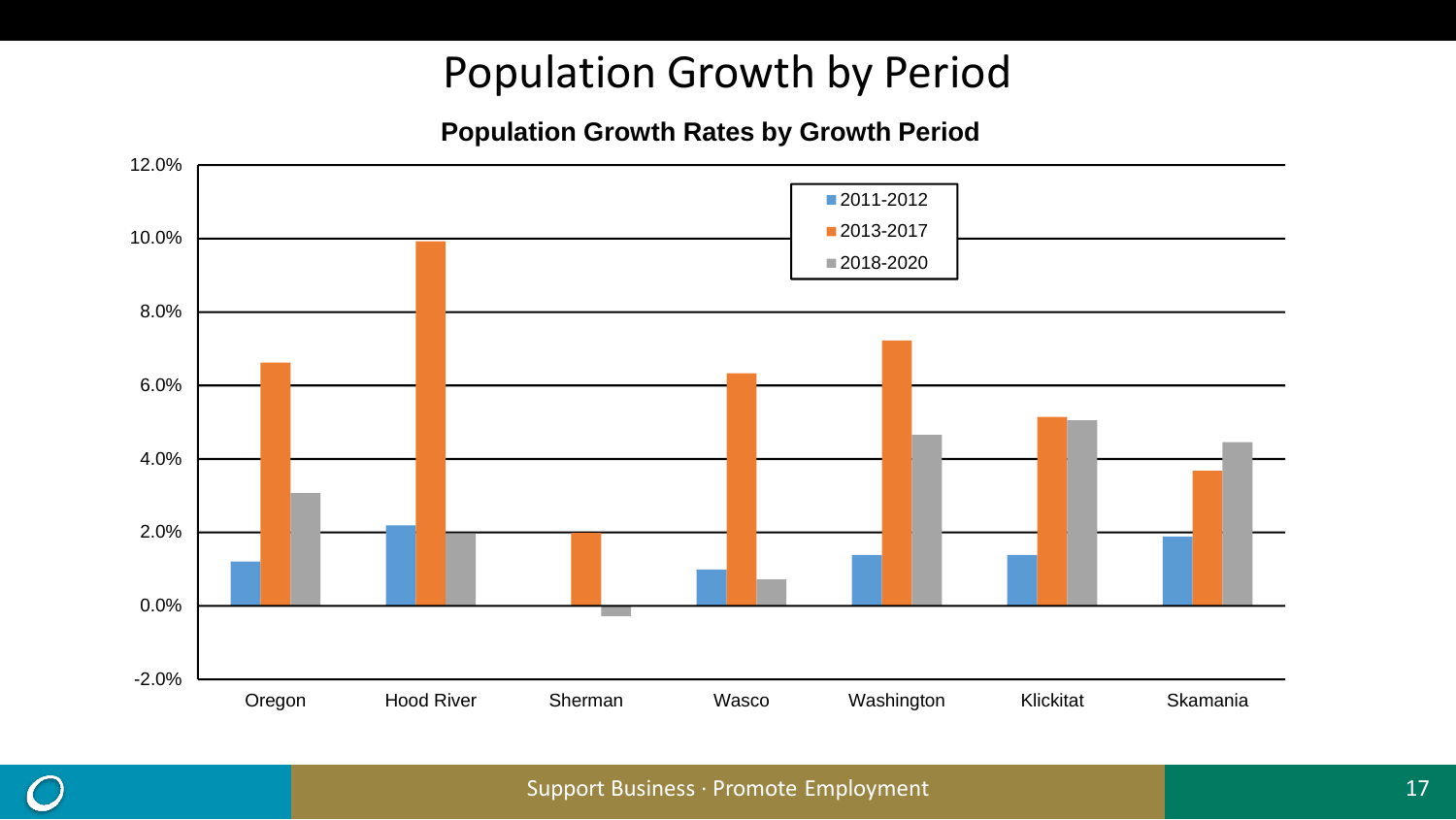### Unincorporated Growth

#### **Columbia Gorge Population, 2010-2020**

|                          | July 1, |        | <b>Net</b> | <b>Percent</b> |      | % of Total |  |
|--------------------------|---------|--------|------------|----------------|------|------------|--|
| <b>City or Town</b>      | 2010    | 2020   | Change     |                | 2020 | Growth     |  |
| <b>Hood River County</b> | 22,385  | 25,640 | 3,255      | 14.5%          |      |            |  |
| Unincorporated           | 14,060  | 15,655 | 1,595      | 11.3%          | 61%  | 49%        |  |
| <b>Sherman County</b>    | 1,765   | 1,795  | 30         | 1.7%           |      |            |  |
| Unincorporated           | 615     | 575    | $-40$      | $-6.5%$        | 32%  |            |  |
| <b>Wasco County</b>      | 25,235  | 27,295 | 2,060      | 8.2%           |      |            |  |
| Unincorporated           | 10,065  | 10,815 | 750        | 7.5%           | 40%  | 36%        |  |
| <b>Klickitat County</b>  | 20,318  | 22,770 | 2,452      | 12.1%          |      |            |  |
| Unincorporated           | 13,975  | 15,745 | 1,770      | 12.7%          | 69%  | 72%        |  |
| <b>Skamania County</b>   | 11,066  | 12,220 | 1,154      | 10.4%          |      |            |  |
| Unincorporated           | 8,645   | 9,530  | 885        | 10.2%          | 78%  | 77%        |  |
| Columbia Gorge           | 80,769  | 89,720 | 8,951      | 11.1%          |      |            |  |
| Unincorporated           | 47,360  | 52,320 | 4,960      | 10.5%          | 58%  | 55%        |  |
| Incorporated             | 33,409  | 37,400 | 3,991      | 11.9%          |      |            |  |

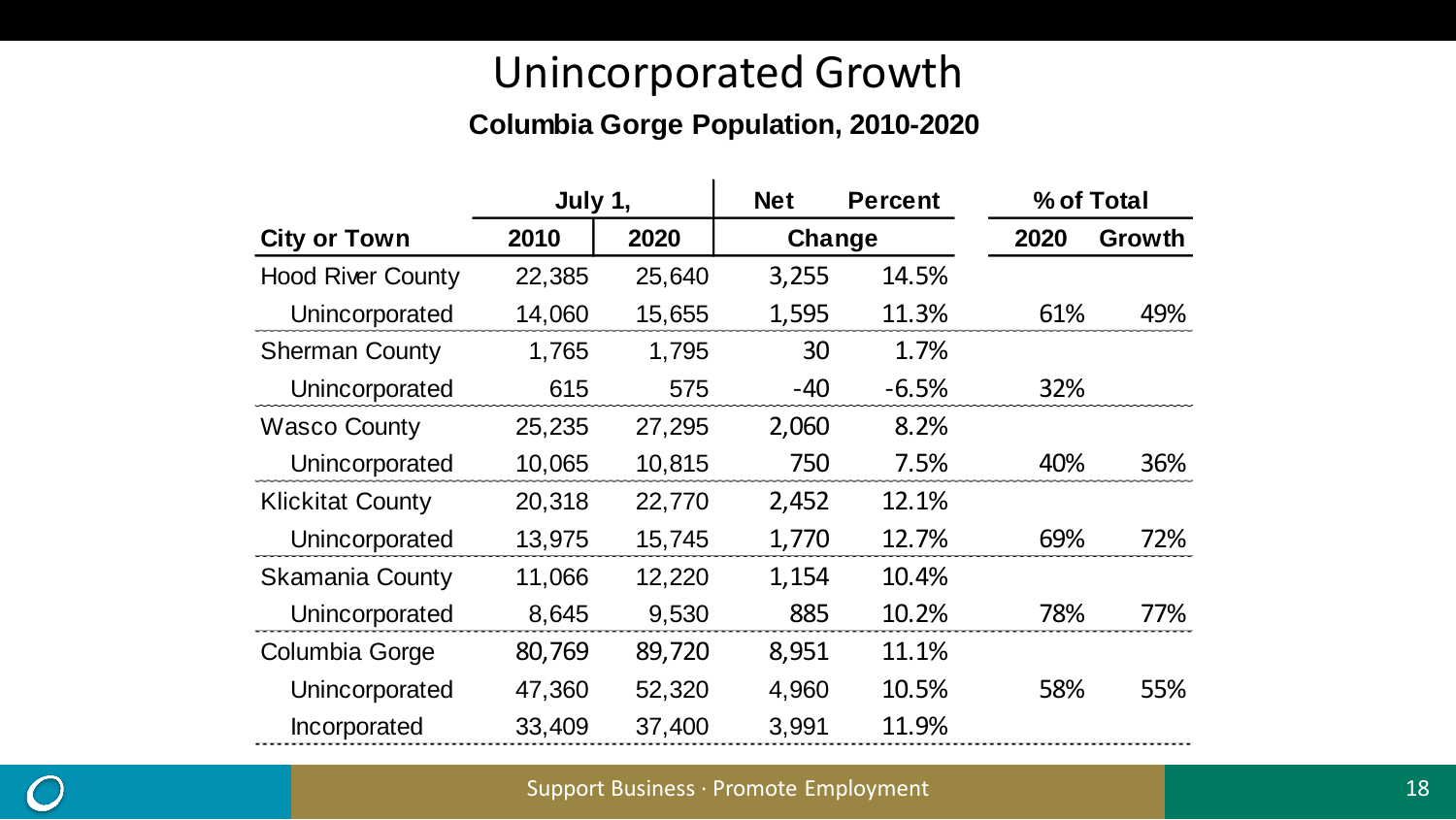#### Seasonally Adjusted Unemployment Rates Generally Below Oregon's

**Seasonally Adjusted Monthly Unemployment Rates: 2006 - 2021**

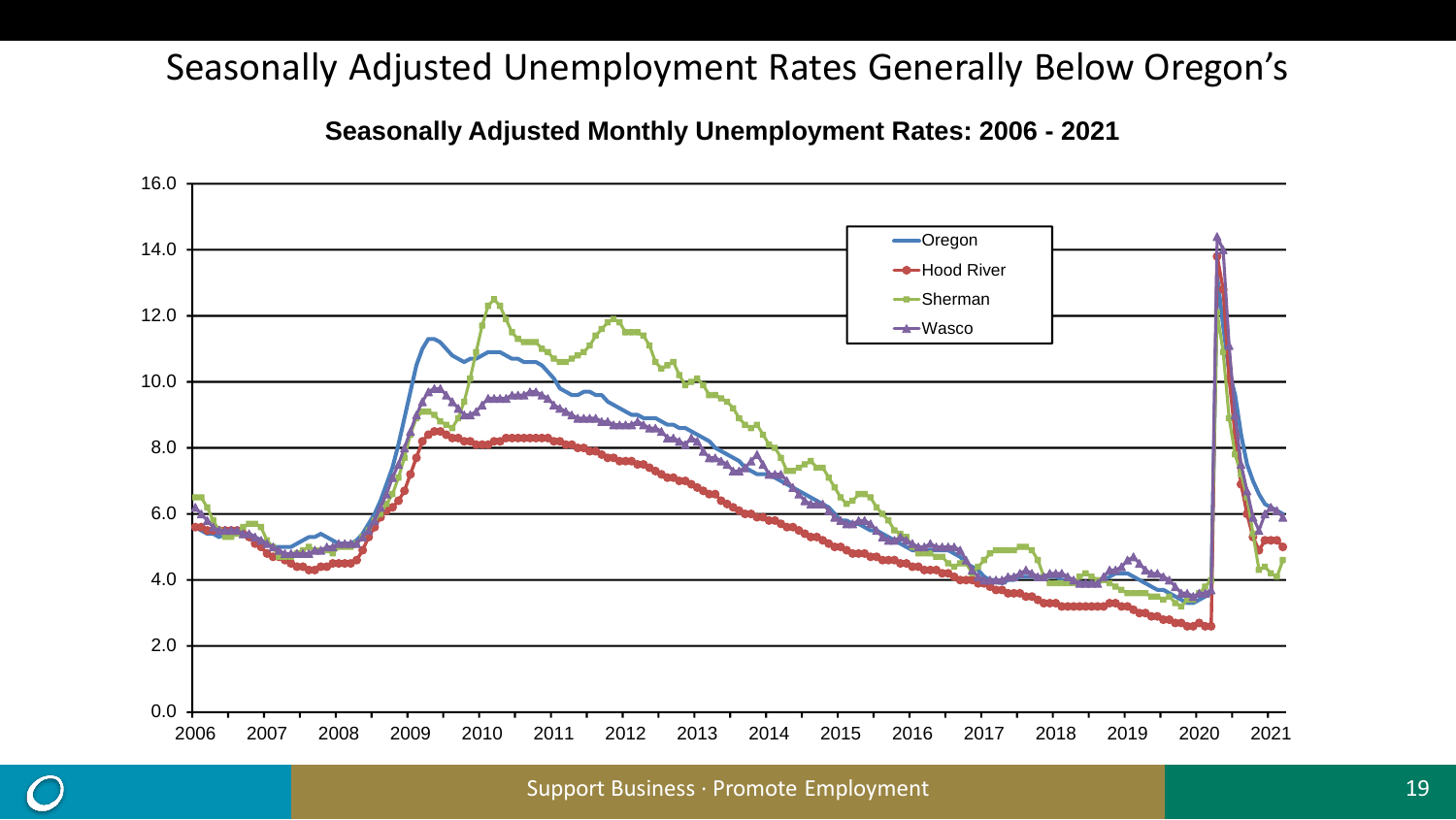#### Monthly Unemployment Rates Below Oregon's As Recovery Begins…

**Seasonally Adjusted Monthly Unemployment Rates: 2019 - 2021**

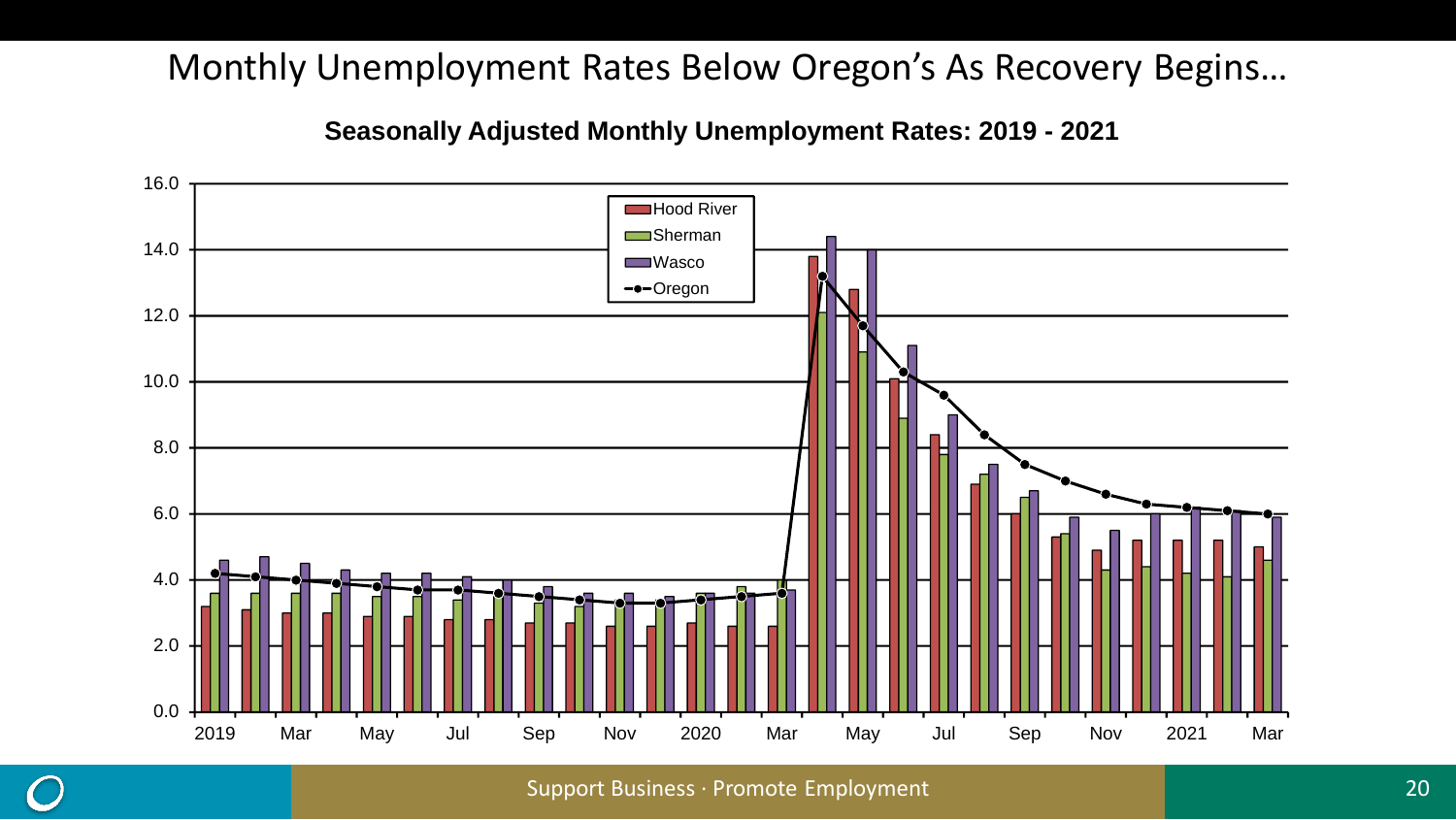#### Annual Unemployment Rates - with Oregon & Washington



**Annual Unemployment Rates: 2010 - 2020**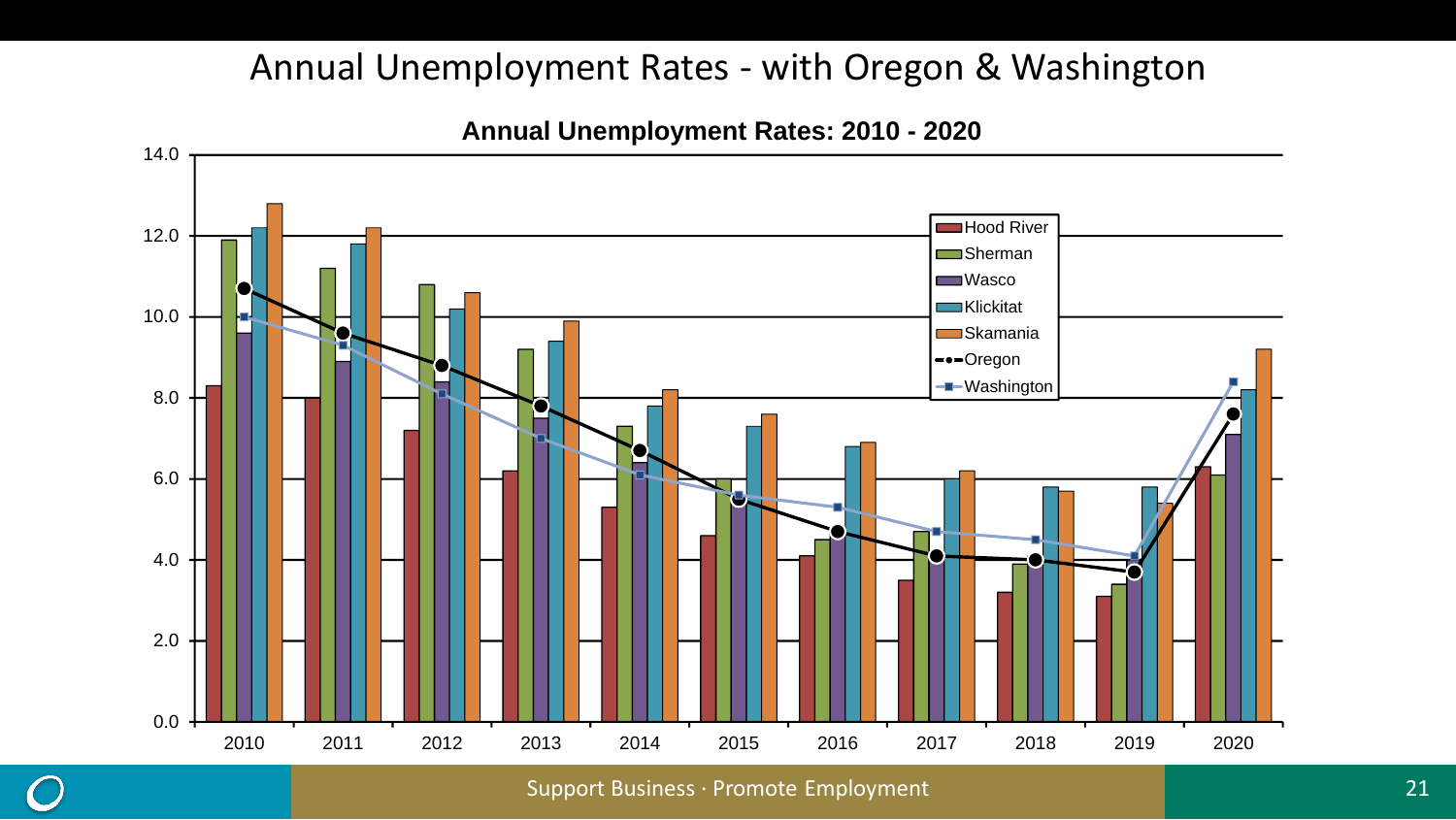#### **Continued Claims for Unemployment Insurance**

|                                          | April 2020    | <b>March 2021</b> |                                                            | <b>April 2020 March 2021</b> |                 |
|------------------------------------------|---------------|-------------------|------------------------------------------------------------|------------------------------|-----------------|
|                                          | <b>Claims</b> | <b>Claims</b>     |                                                            | <b>Claims</b>                | <b>Claims</b>   |
| Industry                                 | <b>Number</b> | <b>Number</b>     | Occupation                                                 | <b>Number</b>                | <b>Number</b>   |
| Total, All Industries                    | 2,273         | 514               | All Occupations                                            | 2,273                        | 514             |
| Agriculture, Forestry, Fishing & Hunting | 83            | 57                | <b>Management Occupations</b>                              | 157                          | 39              |
| Mining                                   | 3             | 3                 | <b>Business and Financial Operations Occupations</b>       | 21                           | 11              |
| <b>Utilities</b>                         | 0             | 0                 | <b>Computer and Mathematical Occupations</b>               | 6                            | 0               |
| Construction                             | 142           | 61                | Architecture and Engineering Occupations                   | 6                            |                 |
| Manufacturing                            | 226           | 39                | Life, Physical, and Social Science Occupations             | 10                           |                 |
| <b>Wholesale Trade</b>                   | 59            | 25                | <b>Community and Social Services Occupations</b>           | 16                           | 6               |
| <b>Retail Trade</b>                      | 260           | 60                | Legal Occupations                                          | 3                            | 0               |
| Transportation and Warehousing           | 28            | 4                 | Education, Training, and Library Occupations               | 59                           | 6               |
| Information                              | 24            | 0                 | Arts, Design, Entertainment, Sports, and Media Occupations | 34                           | O.              |
| Finance and Insurance                    | 11            | 0                 | <b>Healthcare Practitioners and Technical Occupations</b>  | 101                          | 0               |
| Real Estate and Rental and Leasing       | 21            | 4                 | <b>Healthcare Support Occupations</b>                      | 110                          | 26              |
| Professional and Technical Services      | 35            | 13                | <b>Protective Service Occupations</b>                      | 19                           | 9               |
| Management of Companies and Enterprises  | 3             | 0                 | Food Preparation and Serving Related Occupations           | 569                          | 66              |
| Administrative and Waste Services        | 64            | 24                | Building and Grounds Cleaning and Maintenance Occupations  | 63                           | 23              |
| <b>Educational Services</b>              | 45            | 8                 | <b>Personal Care and Service Occupations</b>               | 88                           |                 |
| <b>Health Care and Social Assistance</b> | 356           | 58                | Sales and Related Occupations                              | 212                          | 43              |
| Arts, Entertainment, and Recreation      | 131           | 12                | Office and Administrative Support Occupations              | 199                          | 34              |
| Accommodation and Food Services          | 588           | 76                | Farming, Fishing, and Forestry Occupations                 | 61                           | 46              |
| Other Services, Ex. Public Admin         | 108           | 17                | <b>Construction and Extraction Occupations</b>             | 131                          | 61              |
| <b>Public Administration</b>             | 25            | 19                | Installation, Maintenance, and Repair Occupations          | 100                          | 15              |
|                                          |               |                   | <b>Production Occupations</b>                              | 136                          | 44              |
|                                          |               |                   | Transportation and Material Moving Occupations             | 90                           | 34 <sub>1</sub> |
|                                          |               |                   | Military Specific Occupations                              | 0                            | $0^{22}$        |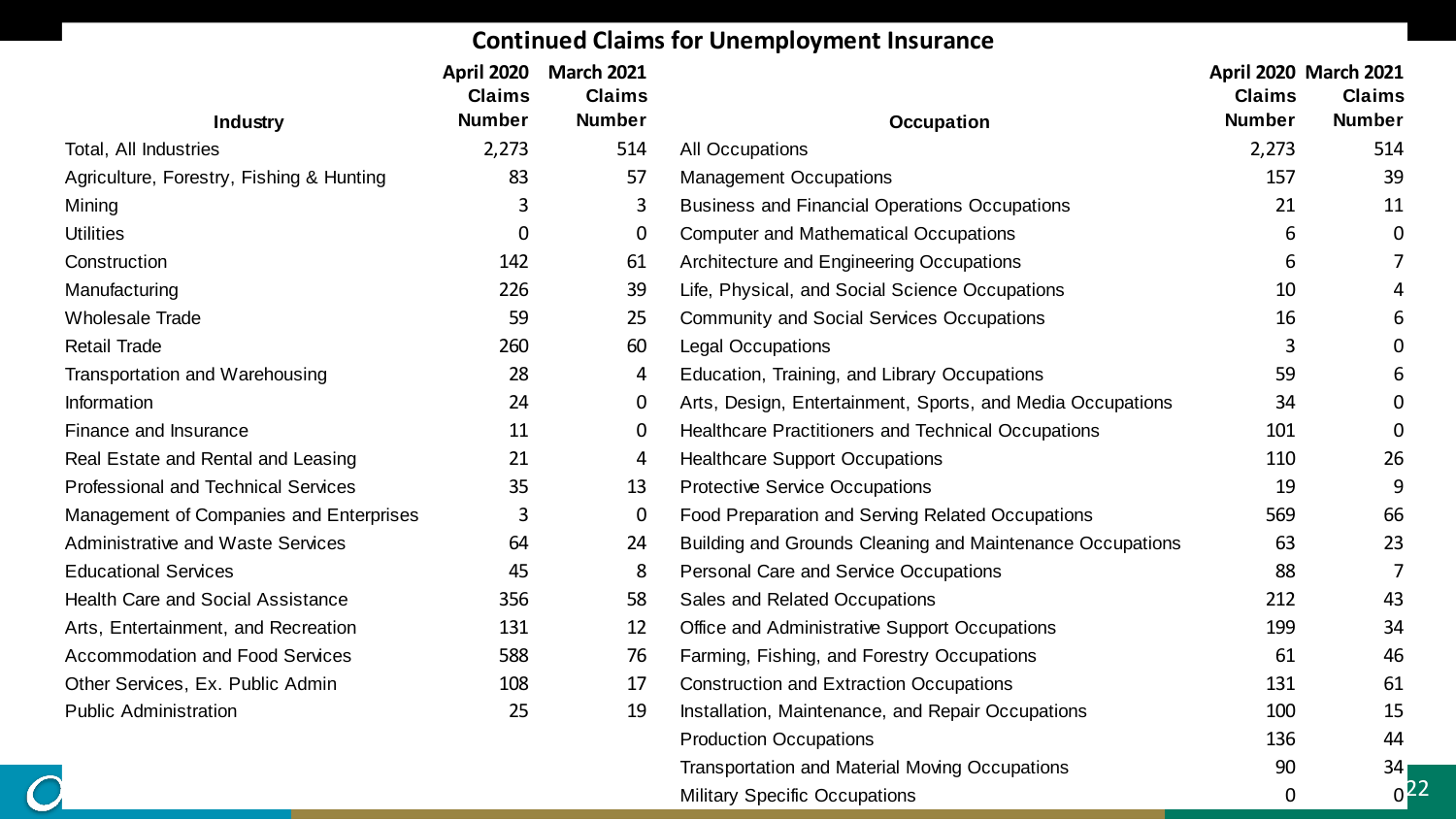#### **Continued Claims for Unemployment Insurance**

|                  | <b>Apr 2020</b><br><b>Claims</b> | <b>Mar 2021</b><br><b>Claims</b> |                                    | Apr 2020<br><b>Claims</b> | <b>Mar 2021</b><br><b>Claims</b> |                  | Apr 2020<br><b>Claims</b> | <b>Mar 2021</b><br><b>Claims</b> |
|------------------|----------------------------------|----------------------------------|------------------------------------|---------------------------|----------------------------------|------------------|---------------------------|----------------------------------|
| <b>Ethnicity</b> | <b>Number</b>                    | <b>Number</b>                    | <b>Highest Education Level</b>     | <b>Number</b>             | <b>Number</b>                    | <b>Age Group</b> | <b>Number</b>             | <b>Number</b>                    |
| Total            | 2,273                            | 514                              | Total                              | 2,273                     | 514                              | Total, all ages  | 2,273                     | 514                              |
| Hispanic         | 402                              | 118                              | High school or less                | 1,403                     | 357                              | 20 to 24 years   | 207                       | 32                               |
|                  | 18%                              | 23%                              | Some college or associate's degree | 441                       | 91                               | 25 to 34 years   | 563                       | 130                              |
|                  |                                  |                                  | Bachelor's degree or higher        | 367                       | 45                               | 35 to 44 years   | 521                       | 121                              |
|                  |                                  |                                  |                                    |                           |                                  | 45 to 54 years   | 411                       | 86                               |
|                  |                                  |                                  |                                    |                           |                                  | 65 and over      | 130                       | 25                               |
|                  |                                  |                                  |                                    |                           |                                  | 55 to 64 years   | 325                       | 91                               |
|                  |                                  |                                  |                                    |                           |                                  | 16 to 19 years   | 50                        | $\overline{7}$                   |
|                  |                                  |                                  |                                    |                           |                                  | Unknown          | 61                        | 19                               |

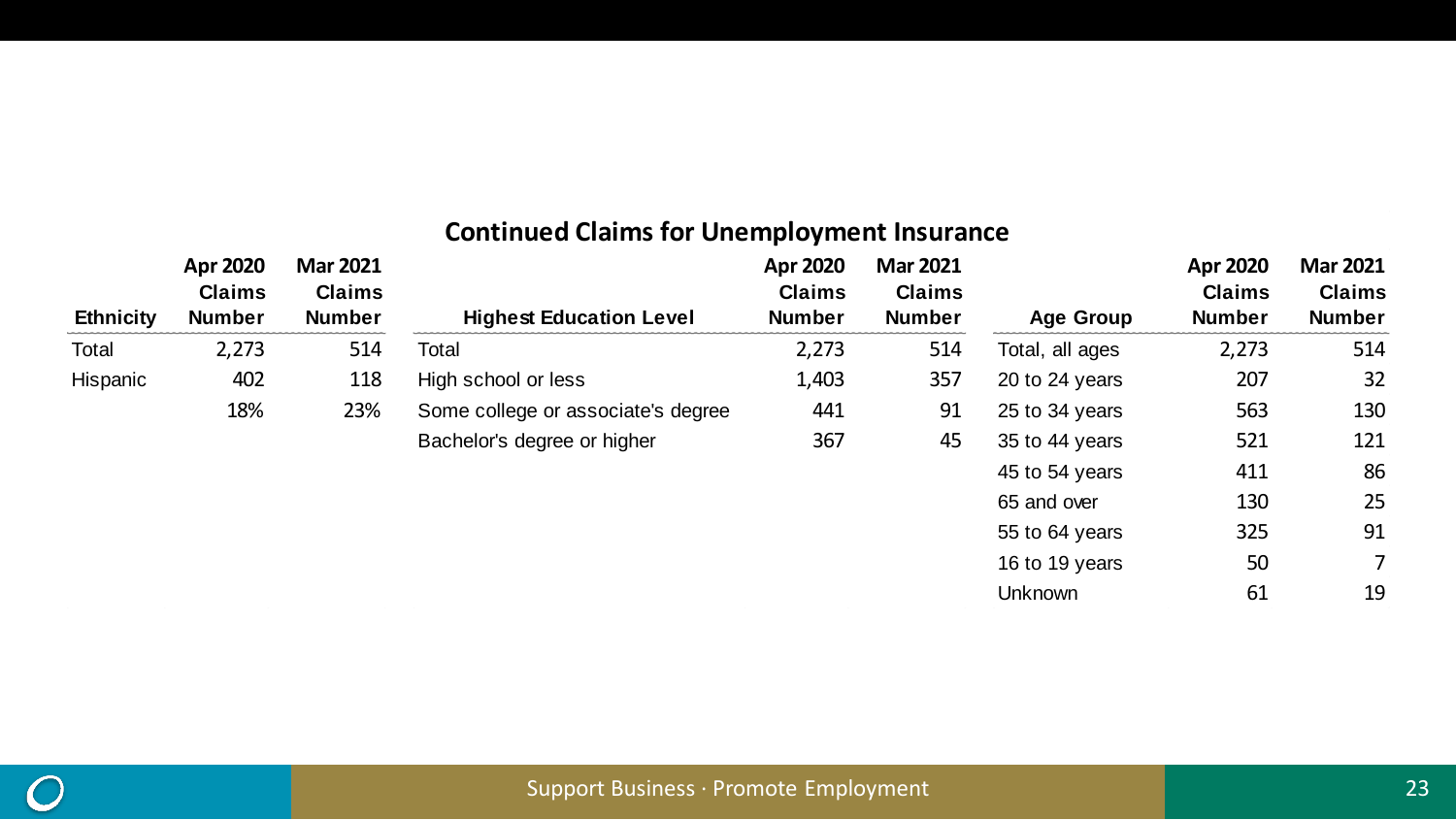# \$75.2 Million Paid over April 2020 – March 2021

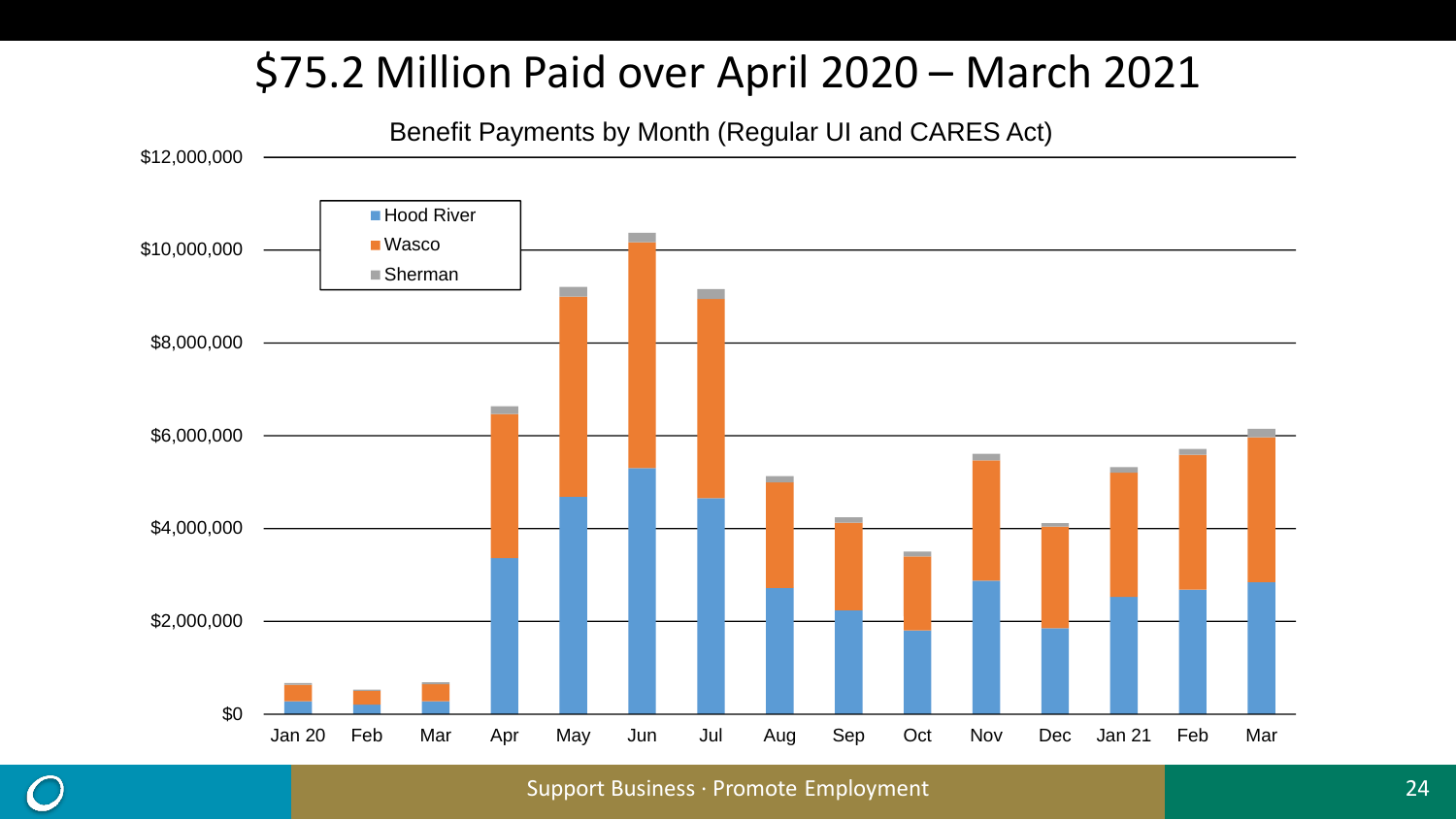# Columbia Gorge Households by Annual Income Group

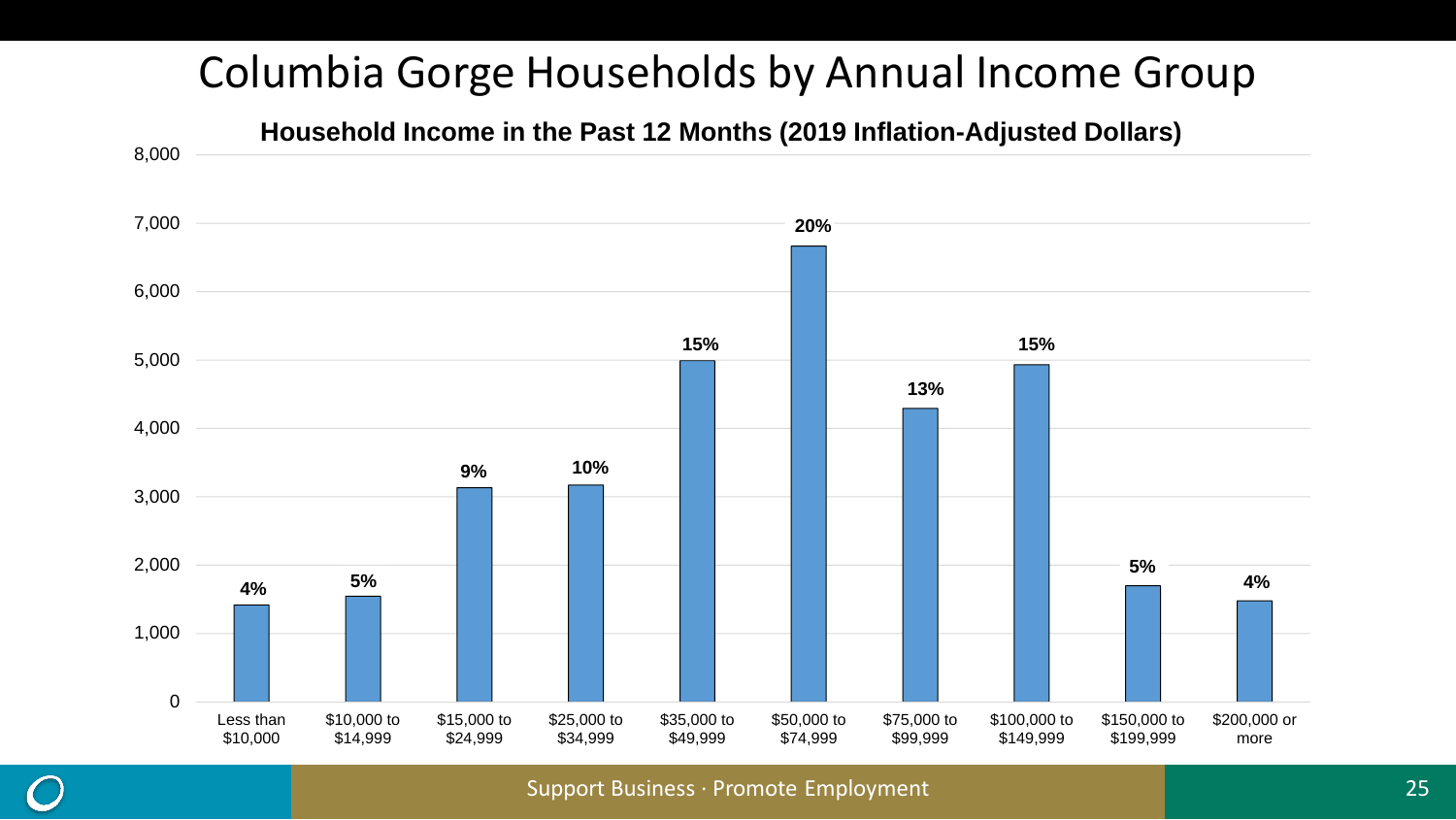# Family and Nonfamily Household by Income Group

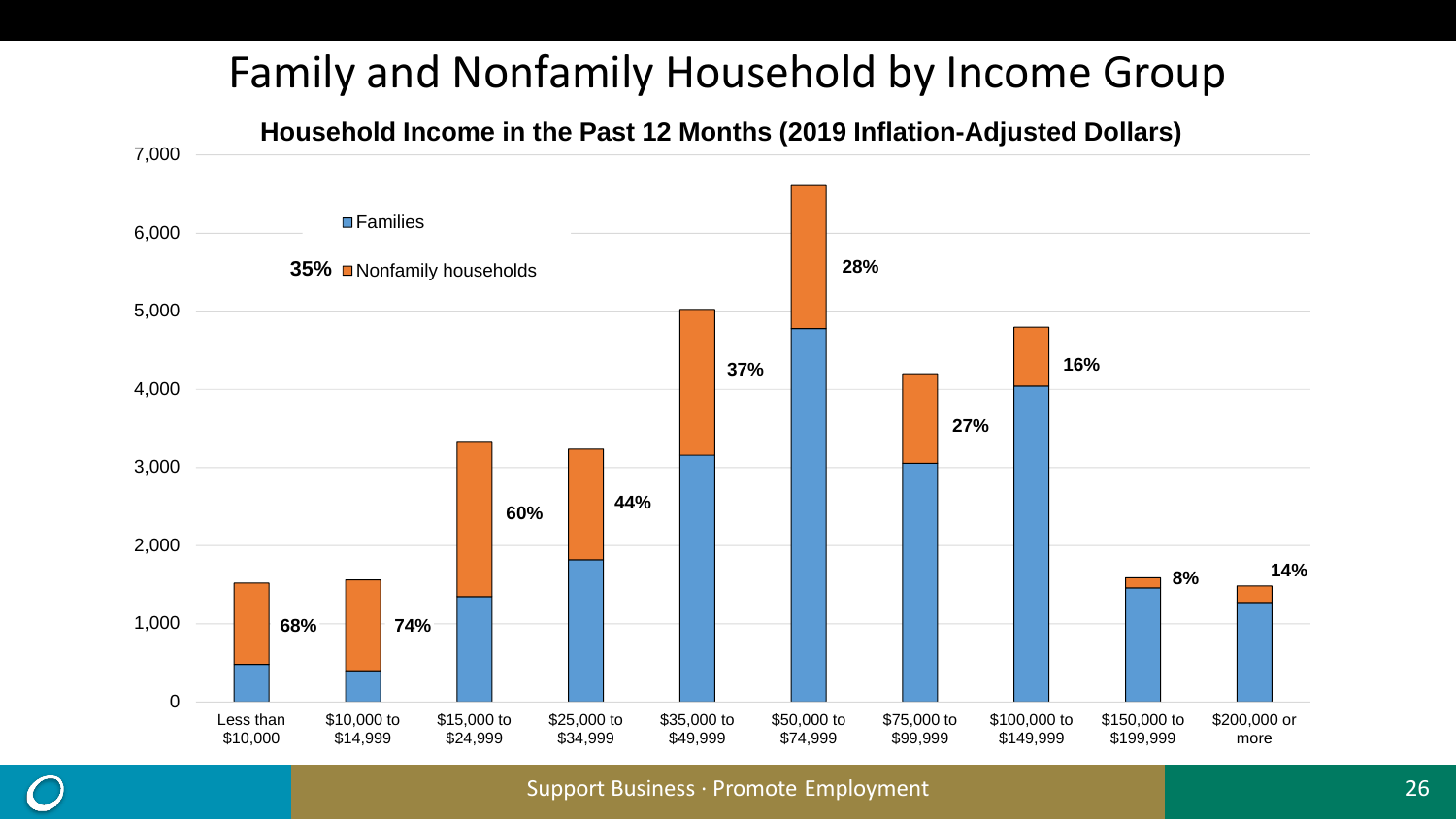### 2019 Median and Mean Household and Family Income

#### **INCOME IN THE PAST 12 MONTHS (IN 2019 INFLATION-ADJUSTED DOLLARS)**

|                   | Household |           |           | <b>Families</b> |           | Nonfamily |  |
|-------------------|-----------|-----------|-----------|-----------------|-----------|-----------|--|
|                   | Median    | Mean      | Median    | Mean            | Median    | Mean      |  |
|                   | income    | income    | income    | income          | income    | income    |  |
|                   | (dollars) | (dollars) | (dollars) | (dollars)       | (dollars) | dollars)  |  |
| <b>Hood River</b> | 65,679    | 89,693    | 77,121    | 104,291         | 42,195    | 56,890    |  |
| Sherman           | 51,071    | 67,208    | 63,068    | 83,015          | 26,641    | 40,292    |  |
| Wasco             | 53,105    | 68,193    | 64,120    | 80,061          | 35,221    | 42,912    |  |
| Klickitat         | 55,773    | 72,216    | 66,990    | 81,491          | 33,199    | 53,105    |  |
| Skamania          | 65,181    | 77,041    | 74,643    | 87,698          | 31,950    | 48,521    |  |
|                   |           |           |           |                 |           |           |  |

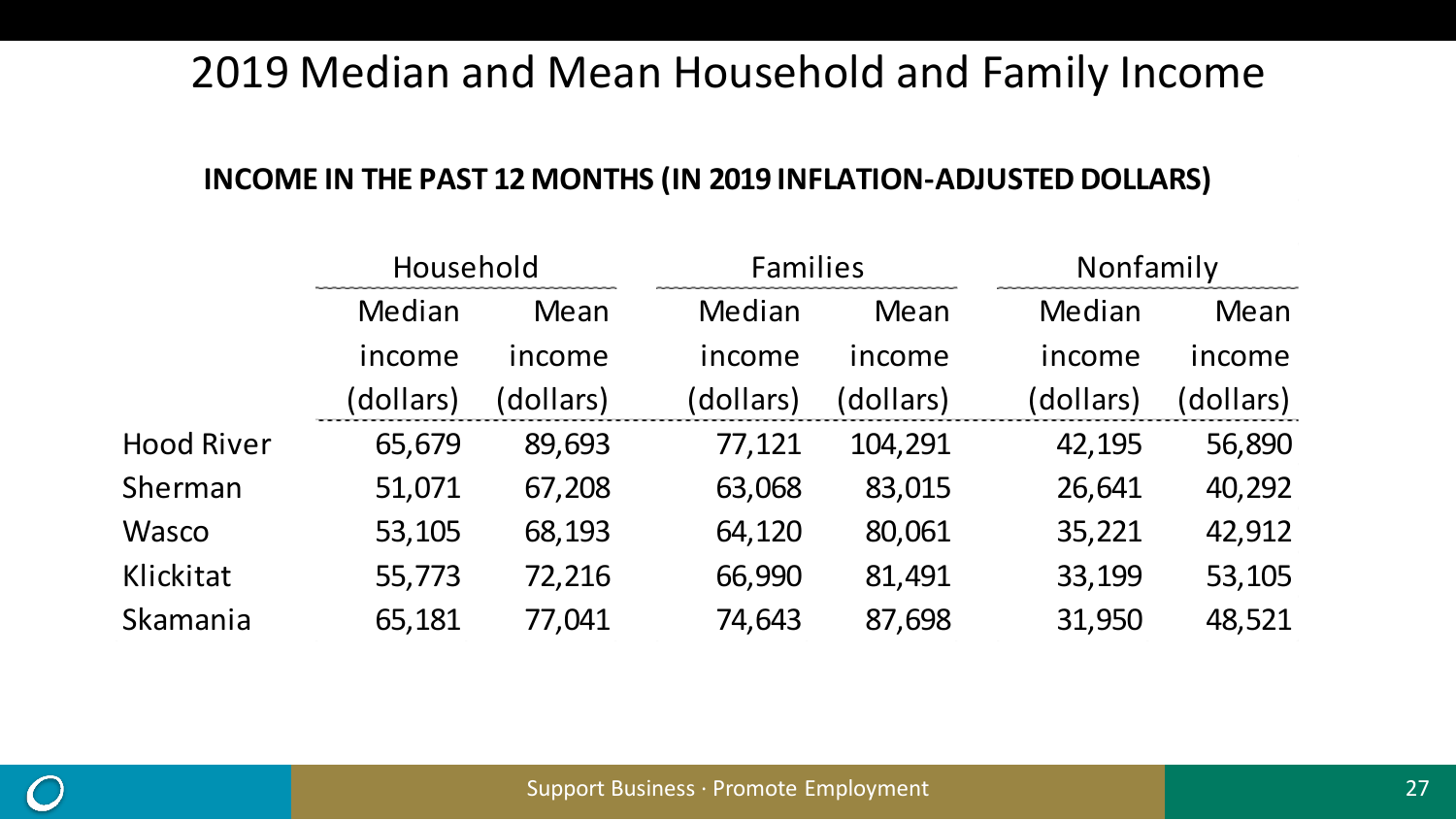### Housing Characteristics, 2019: Unit Type



**Columbia Gorge Housing Characteristics: 2019 Units in Structure**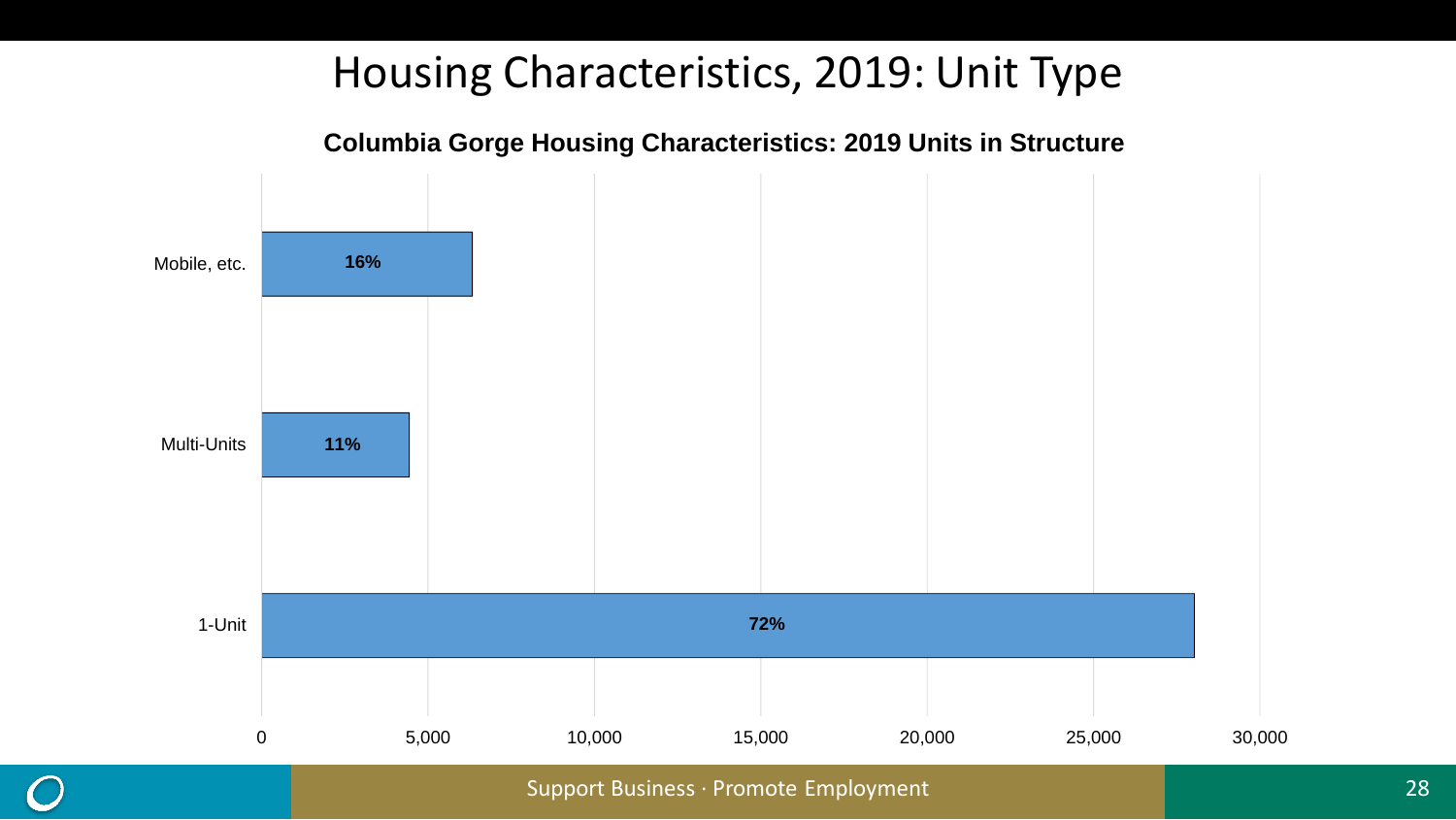# Year Householder Moved In

**Columbia Gorge Housing Characteristics: Year Householder Moved In**

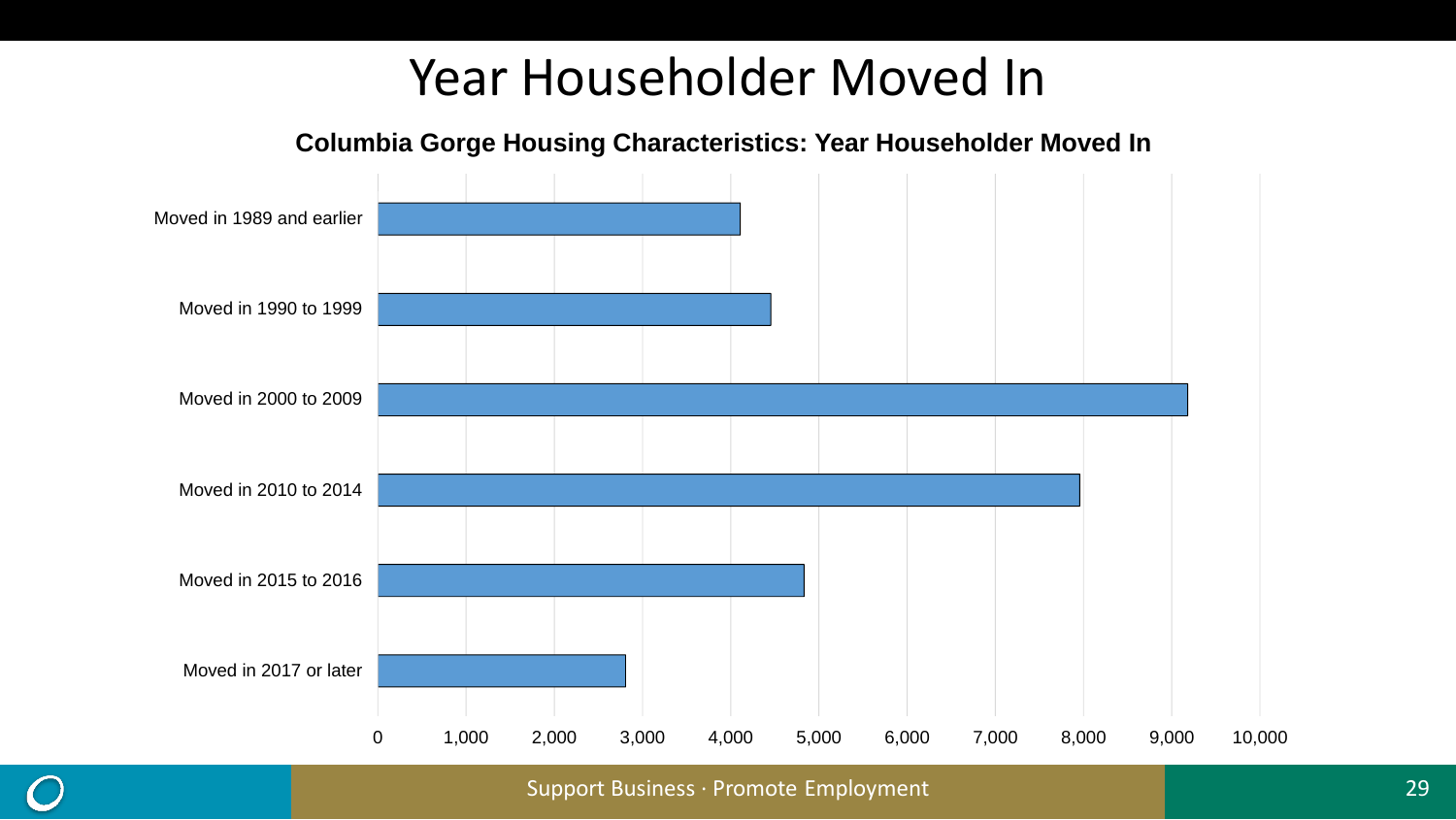### Owner vs Renter Occupancy by County, 2019

#### **Columbia Gorge Housing Characteristics: Occupied Units**



Support Business ∙ Promote Employment 30 30 30